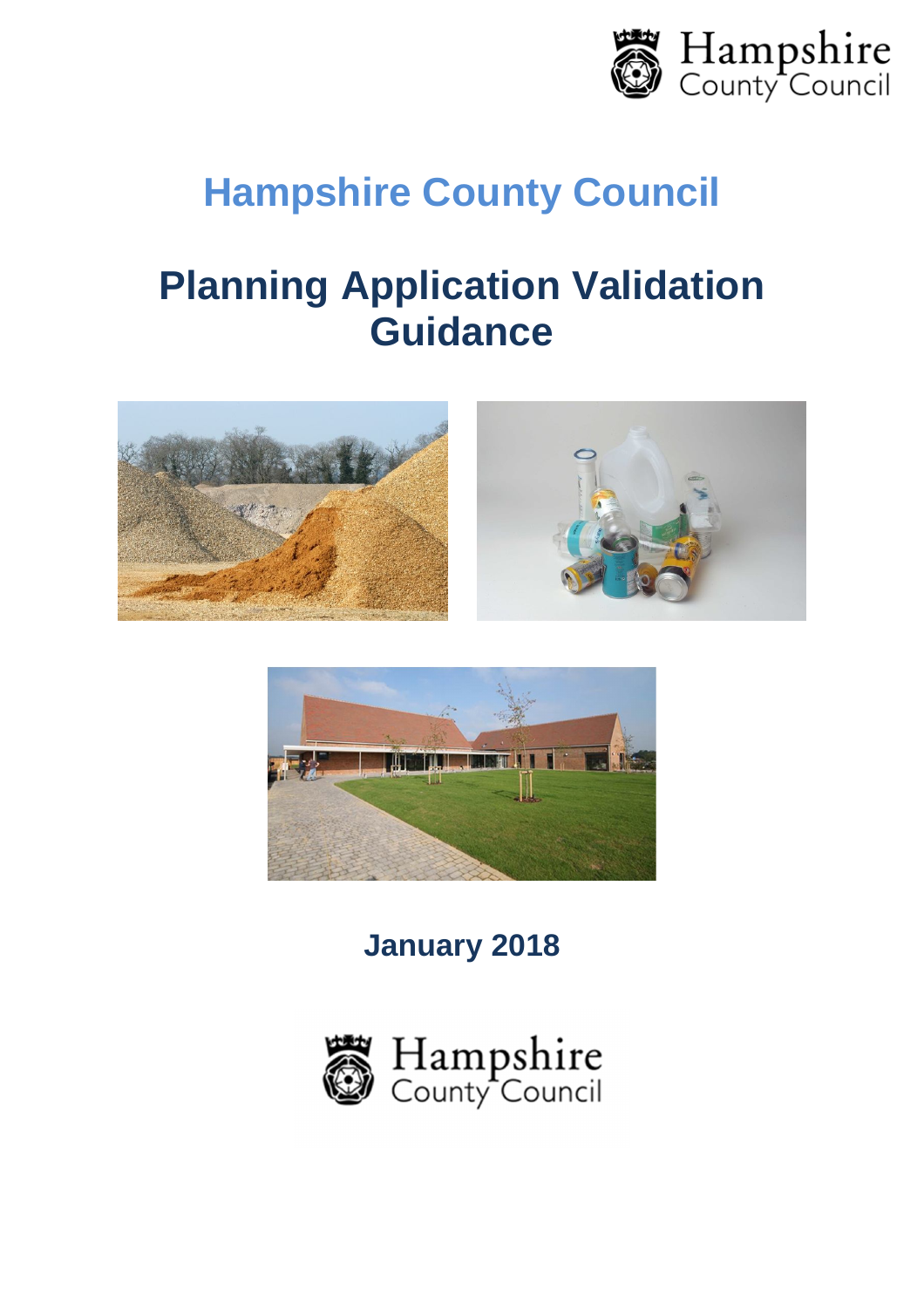

# **Introduction to this validation guidance**

Hampshire County Council, as the Local Planning Authority, has a statutory duty to control three categories of development within Hampshire. These are as follows:

- developments relating to mineral workings (extraction, processing etc.) like sand, gravel, clay oil, gas or chalk;
- developments relating to the recycling, recovery, processing or disposal of waste; and
- developments relating to the County Council's own development, including schools, roads, libraries, Country Parks and museums.

# **Purpose of the Guidance**

The purpose of this document is to provide guidance to applicants and agents on the validation requirements of planning applications submitted to Hampshire County Council for consideration. It is intended that the guidance will:

- provide greater certainty to applicants about the type and extent of information required as part of their application at the earliest possible stage;
- enable the County Council to have all the information it needs to determine applications in a considered and timely manner;
- minimise the need to request additional information from the applicant at a later stage thereby making the determination process more efficient; and
- ensure greater consistency in registering and validating applications submitted to County Council.

#### **Why has the Guidance been prepared?**

Paragraph 193 of the National Planning Policy Framework (2012) (NPPF) states that 'local planning authorities should publish a list of their information requirements for applications, which should be proportionate to the nature and scale of development proposals and reviewed on a frequent basis'. To do this, a local list should be prepared by the Local Planning Authority (such as Hampshire County Council) to clarify what information is usually required for applications of a particular type, scale or location.

National Planning Practice Guidance (Live) provides more guidance on this issue and sets out the requirements for a specified and up-to-date local list of requirements to be published on the local planning authority's website. The guidance also states that this requested information must be:

- reasonable, having regard in particular, to the nature and scale of the proposed development; and
- about a matter which it is reasonable to think will be a material consideration in the determination of the application.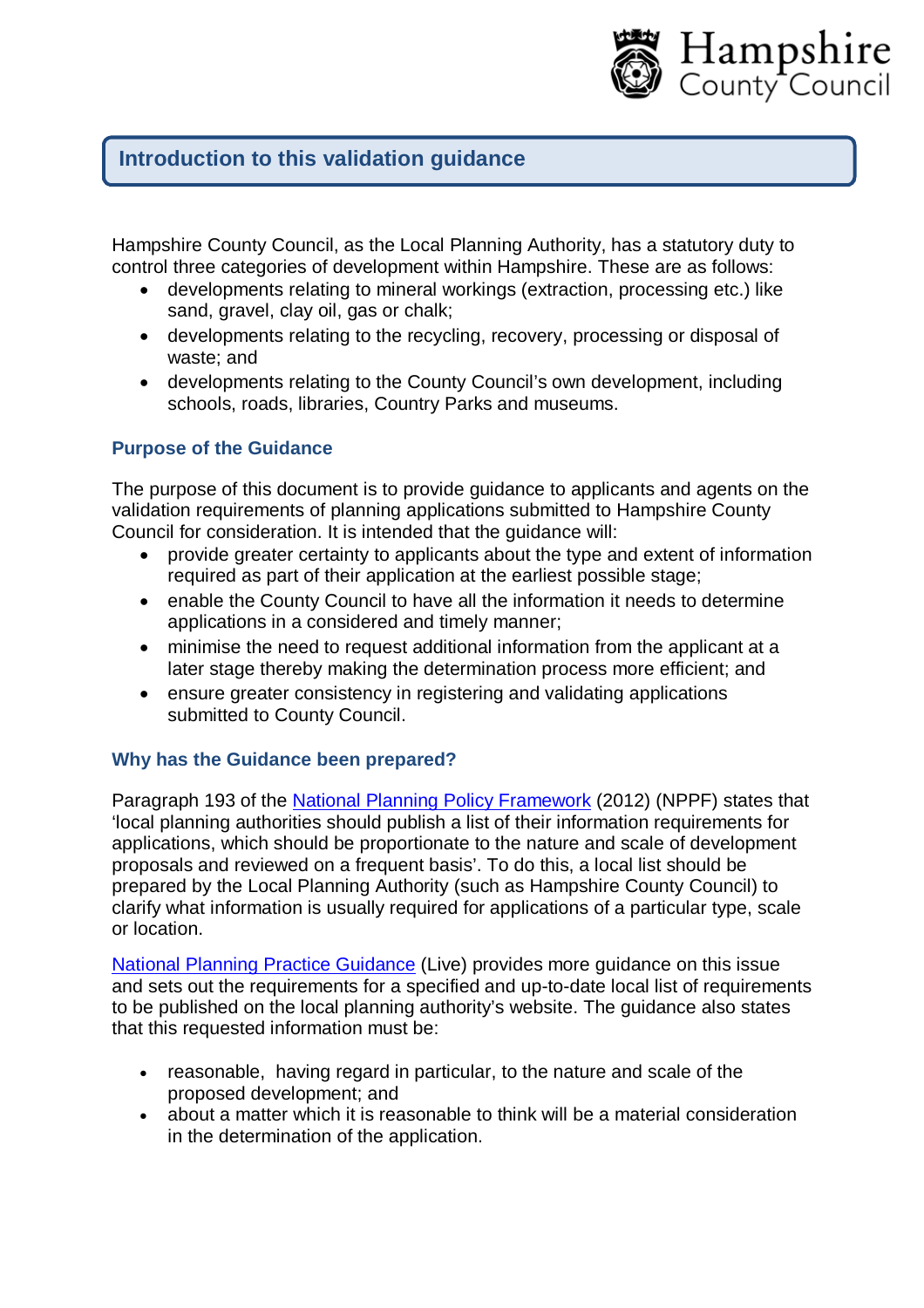

Statutory tests for this are set out in section 62 (4A) of the Town and Country Planning Act 1990 (inserted by the Growth and Infrastructure Act) and article 11(3)(c) of the Town and Country Planning (Development Management Procedure) (England) (Order) 2015.

#### **How to use this Guidance**

The guidance is split into two sections:

- National Validation requirements; and
- Local Validation requirements.

The national and local lists are presented alphabetically and also provide a useful checklist for applicants to use when preparing planning applications.

All planning applications submitted to the County Council for consideration **MUST** meet the national requirements and **MUST** meet the applicable local validation requirements. It is advised to discuss exact requirements during pre-application discussions as these can vary from site to site. More information on the County Council's pre application service is available on our website.

Failure to supply the information listed in the guidance in the manner specified will delay validation and consideration of a planning application.

Hampshire County Council will always take a proportionate approach to the information requested in support of planning applications.

#### **Format and number of documents to be submitted**

Applicants are encouraged to apply electronically. However, online submission of supporting information may not always be possible. In these circumstances, information can be submitted to the Council in hard copy, or electronically (e.g. on a disc or USB storage device).

All electronic submissions **MUST** follow file size, type and naming conventions of the Planning Portal as relevant.

For electronic applications, a typed signature of the applicant or agent's name is acceptable.

If a planning application is not submitted via the Planning Portal, 1 paper copy of all documents AND an electronic copy (PDF) of all documents should be sent via email or on a disc or USB storage device needs to be submitted to the Council.

#### **Requirement for the validation guidance and subsequent review**

National Planning Practice Guidance sets out the requirement for Local Planning Authorities to review the local list at least every 2 years to ensure it is fit for purpose and assists the efficient validation and processing of planning applications.

The guidance is due to be adopted in January 2018 (subject to approval) following a public consultation in October / November 2017. The next review of this guidance is scheduled to take place in 2020.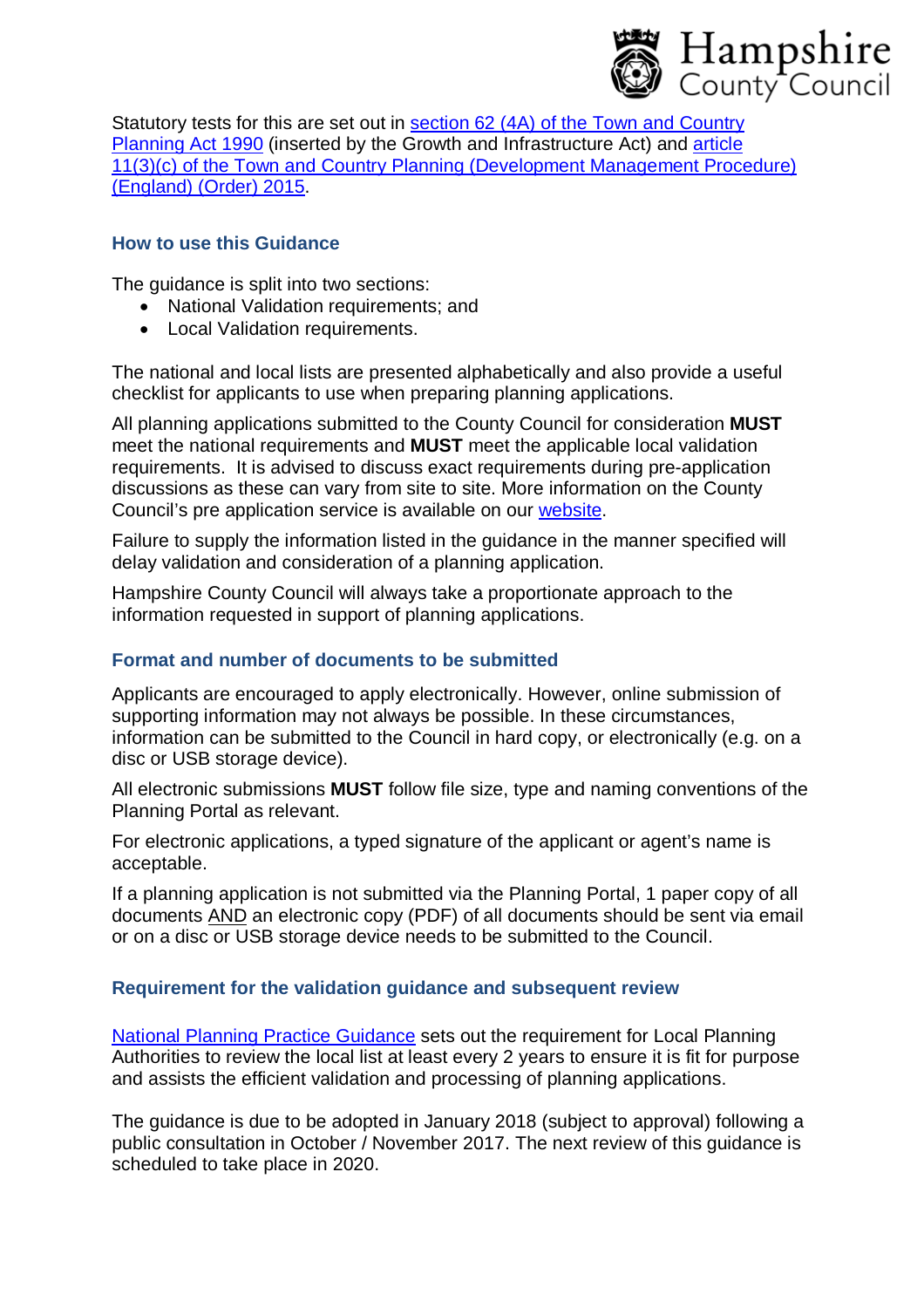

#### **What happens after the guidance is adopted?**

In line with the requirements of the National Planning Practice Guidance, once adopted, the County Council will review its validation guidance (including the local list) within 2 years of adoption.

The validation guidance will be regularly monitored by our Validation Officer following adoption and will be updated if there are any changes to relevant legislation, regulation, or guidance which needs to be reflected between review dates.

Should you have any feedback or questions relating to the validation requirements please contact Service Support on 01962 846746 / [planning@hants.gov.uk.](mailto:planning@hants.gov.uk.)

# **Where can I find out more information on the submission of planning applications to Hampshire County Council?**

The County Council has prepared guidance to help applicants prepare planning applications. These documents are available to view on our website.

The Council also has a Development Management Charter which sets out the type and standards of service that Hampshire County Council aims to provide when undertaking our development management duties.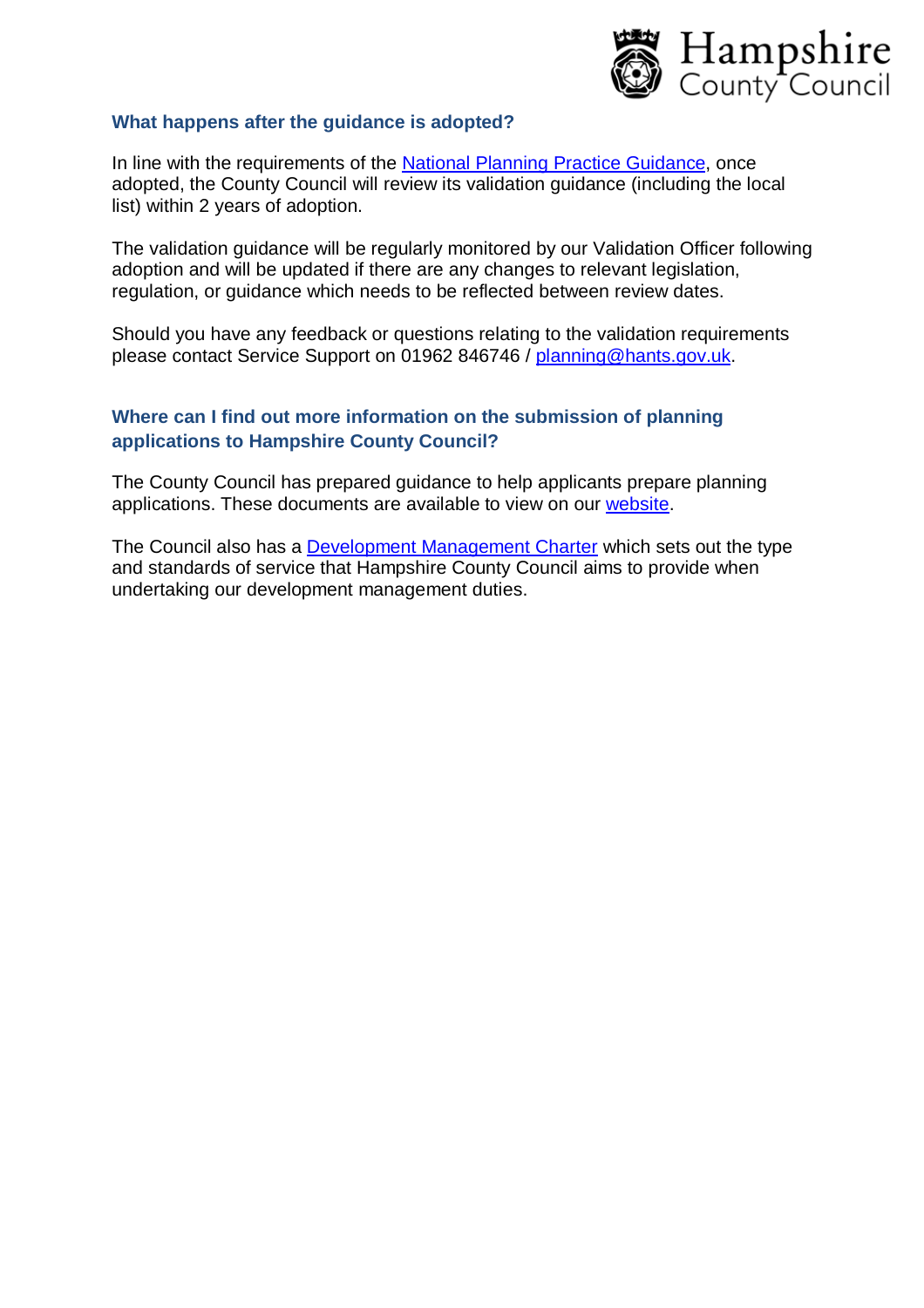

# **Validation Guidance**

# **National Validation Requirements**

# **Application Form**

**When required:** Mandatory for:

All minerals, waste or county council development planning applications.

# **What is required?**

A completed '1APP' planning application form is required. Forms can be found on the Planning Portal. Exceptions to this are for:

- o Hazardous Substances Consent or the continuation, modification / removal of conditions associated with a Hazardous Substance Consent;
- o Minerals developments (quarrying, aggregate recycling etc.); and o Oil & Gas Developments (Application Form)

The form must be signed and dated.

# **Further Information and Useful Links:**

- ▶ National Planning Policy Framework (2012)
- ▶ National Planning Practice Guidance
- ▶ Planning Portal

 $\triangleright$  The County Council's Guidance on the submission of Regulation 3 developments and Minerals and Waste Developments

# **Design and Access Statement**

# **When required:**

Mandatory for:

- Development in a World Heritage Site, Area of Outstanding Natural Beauty or Conservation Area where the development consists of one or more dwellings, or a building with floor space of 100 square metres or more;
- Major development (as defined in Article 2 of the Town & Country Planning (Development Management Procedure (England) Order 2015;
- Listed Building Consent.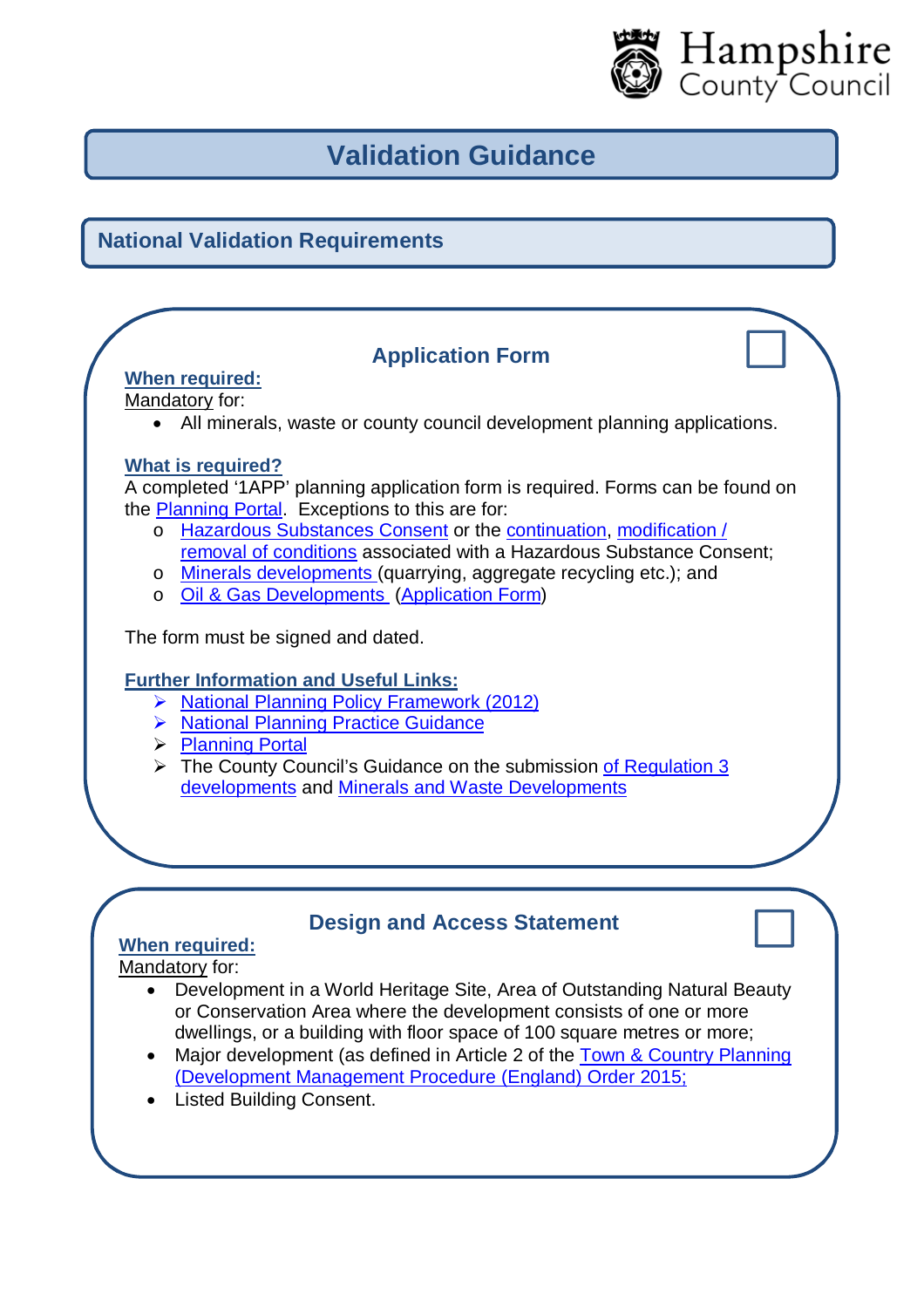

# **Design and Access Statement (cont)**

#### **What is required?**

Design and Access Statements should be proportional to the complexity of the application.

For Major development/development in a Conservation Area /Areas of Outstanding Natural Beauty:

- (a) Explain the design principles and concepts that have been applied to the proposed development; and
- (b) Demonstrate the steps taken to appraise the context of the proposed development, and how the design of the development takes that context into account.

For Listed Building Consent:

- (a) How the special architectural or historic importance of the building has been taken into account;
- (b) The particular physical features of the building that justify its designation as a listed building; and
- (c) The building's setting

Other issues to consider:

- o The context and particular characteristics of the application site and its wider setting - these will be specific to the circumstances of an individual application and a Design and Access Statement should be tailored accordingly.
- o The approach to access.
- o How relevant District / Borough Council Local Plan or Minerals and Waste Plan policies have been taken into account.
- o Any consultation undertaken in relation to design & access issues and how the outcome of this consultation has informed the proposed development.

- ▶ National Planning Practice Guidance
- > Planning Portal
- $\triangleright$  The County Council's Guidance on the submission of Regulation 3 developments and Minerals and Waste Developments
- $\triangleright$  Development Plan: Hampshire Minerals and Waste Plan (2013) minerals and waste developments only and relevant District / Borough Council Local Plan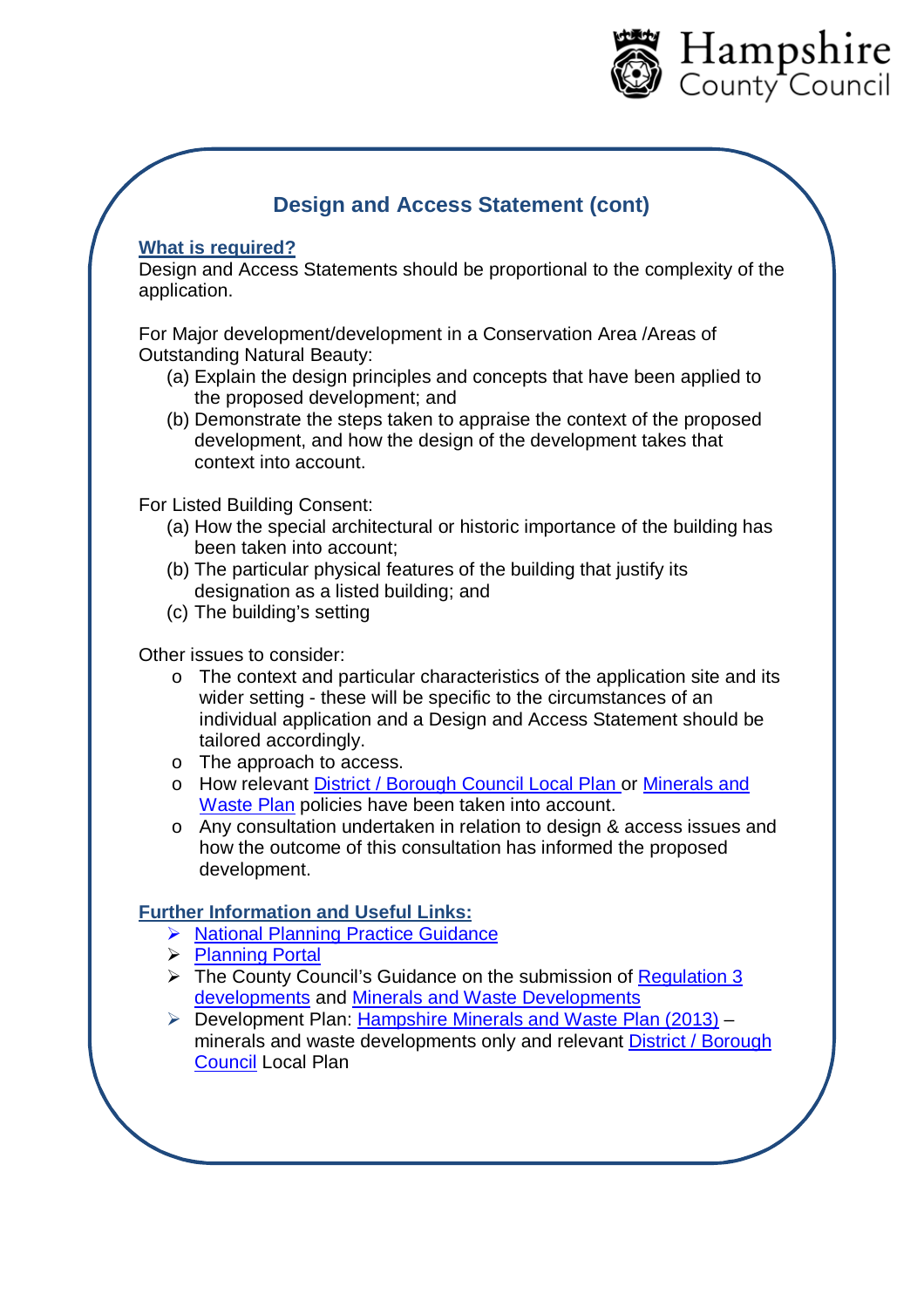

# **Fee**

# **When required:**

#### Mandatory:

 The correct fee is required for all minerals, waste or county council development planning applications which incur a fee.

# **What is required?**

- o Planning applications require a fee.
- o The Council must receive the **correct fee** before an application can be validated.

# **How to make a payment**

The Council can only accept payment via cheque or BACS payments currently.

# **Further Information and Useful Links:**

- > National Planning Practice Guidance
- Statutory Instrument 2012 No. 2920 (The Town and Country Planning (Fees for Applications, Deemed Applications, Requests and Site Visits) (England) Regulations 2012
- $\triangleright$  Full details and help with the calculation of fees can be found on the Planning Portal. The Planning Portal's fee calculator gives the approximate fee for the type of application being submitted

# **Location Plan**

# **When required:**

Mandatory for:

All minerals, waste or county council development planning applications.

# **What is required?**

An up to date location plan at scale 1:1250 or 1:2500 which must show the following:

- o Direction of North.
- o Roads and buildings on land surrounding the site to ensure location is clear.
- o Application site clearly outlined with a red line.
- o Any other land owned by the applicant close to or adjoining the site outlined with a blue line.

The plan should cover an area large enough to ensure the location can easily be identified.

- ▶ Planning Portal
- > National Planning Practice Guidance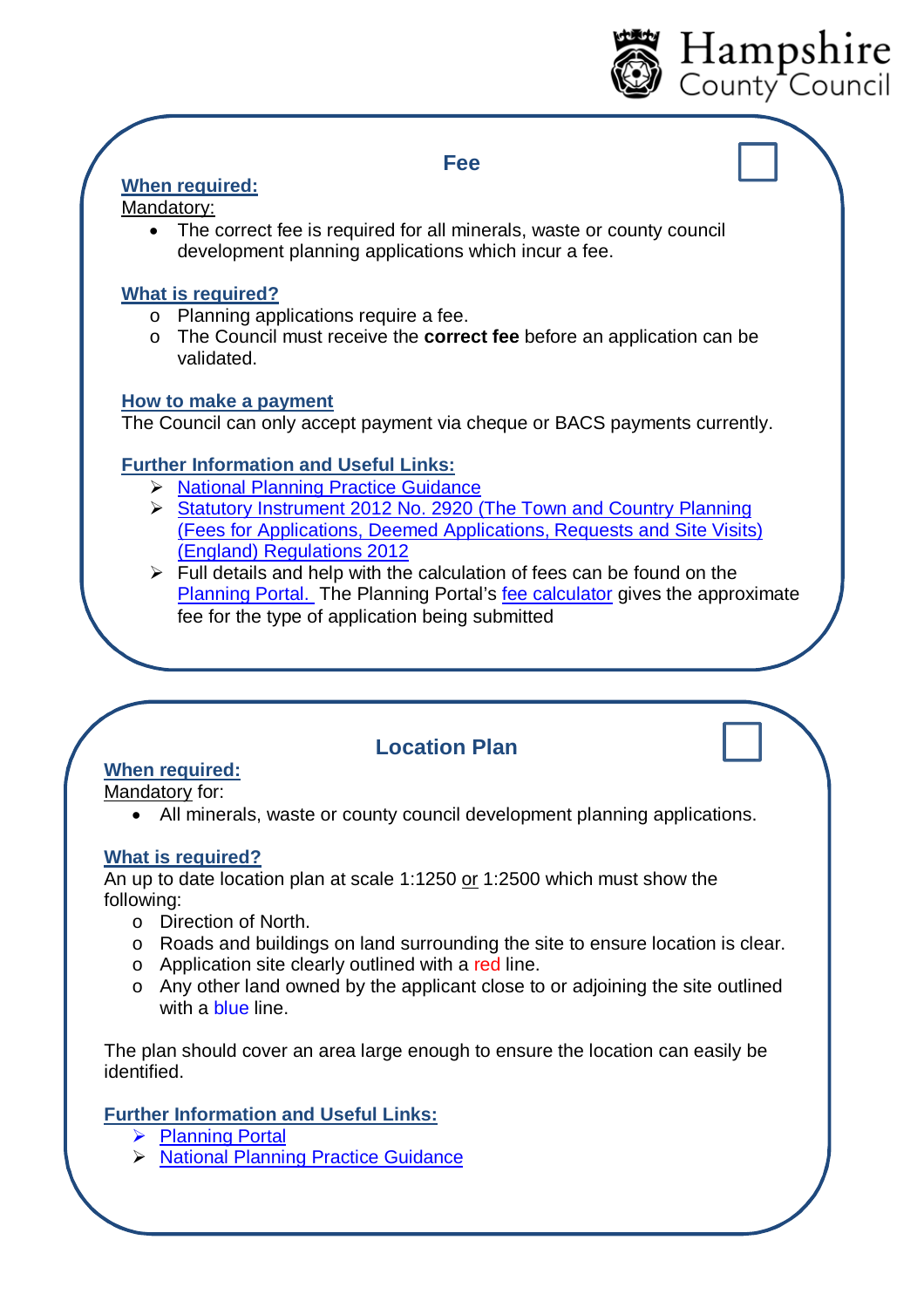

# **Ownership Certificate and Agricultural Land Declaration**

# **When required?**

Mandatory for:

 All minerals, waste or county council development planning applications. An application cannot be considered to be valid unless the relevant certificate(s) has / have been completed.

# **What is required?**

- o Ownership Certificate: Applicants must fill out details about the ownership of the application site and confirm notice has been served on any other owners (and agricultural tenants). For electronic certificates a typed signature of the applicants name is acceptable.
- o Agricultural Land Declaration: All agricultural tenants on a site must be notified prior to an application for planning permission being submitted. This is required whether or not the site includes an agricultural holding. Applicants must certify that they have notified any agricultural tenants about their application, or that there are no agricultural tenants on the site. It is incorporated into the ownership certificates on the standard application form.

- ▶ National Planning Practice Guidance
- $\triangleright$  The forms of notice are set out in **Schedule 2 to the Town and** Country Planning (Development Management Procedure (England) (Order) 2015
- > Planning Portal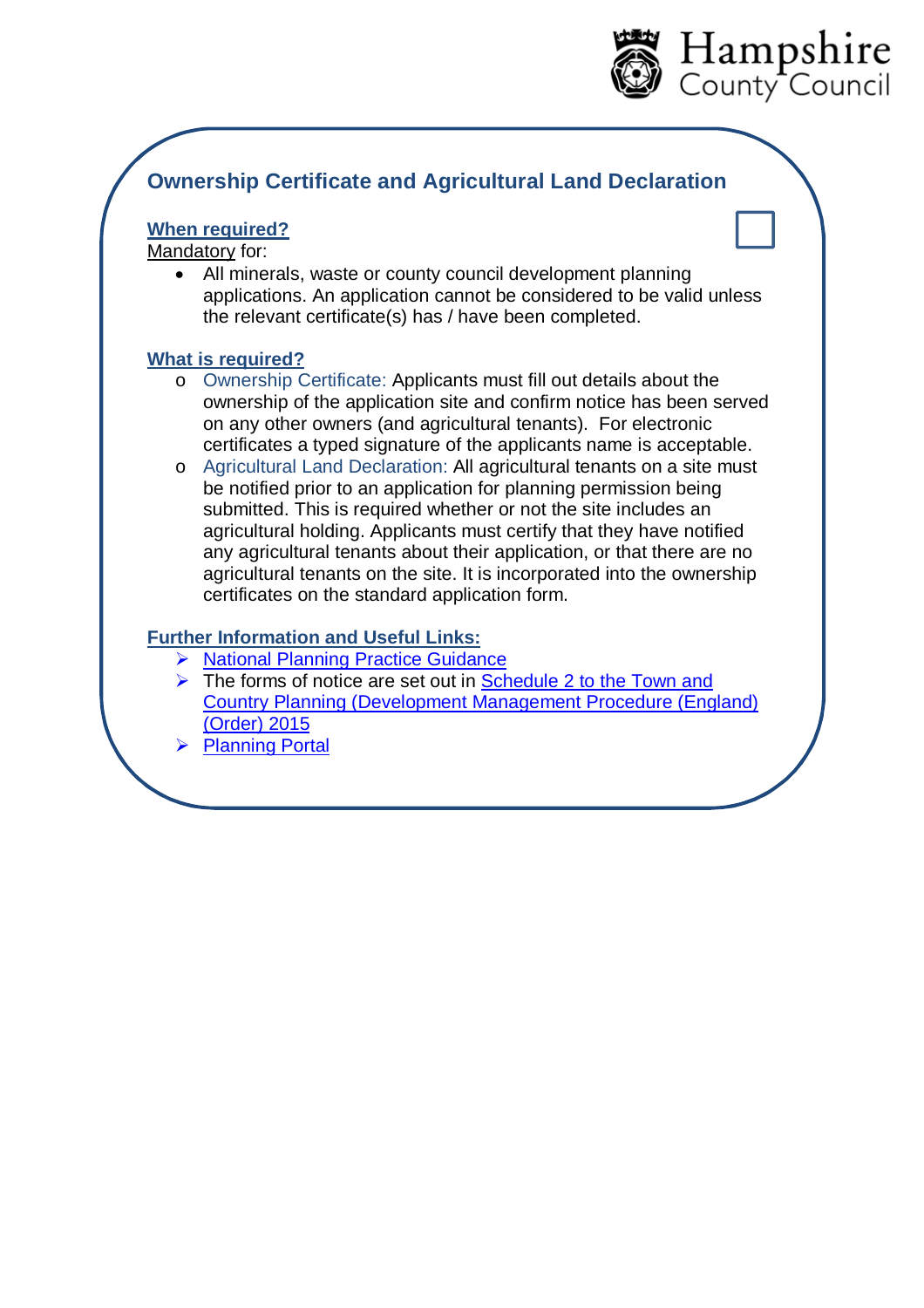

# **Site Plan**

# **When required:**

# Mandatory for:

 All minerals, waste or county council development planning applications.

# **What is required?**

A site plan at scale 1:500 or 1: 250/1:200/1:100 is required and must show the following:

- o Direction of North.
- o The proposed development in relation to the site boundaries and other existing buildings / infrastructure on the site.
- o Any trees or Public Rights of Way affected by the development should be shown, together with the proposed access and parking arrangements.
- o Any new boundary walls or fencing proposed as part of the development.

It is helpful to identify national and local environmental and conservation designations where relevant.

See also the requirement for elevations (existing and proposed) where relevant.

- ▶ Planning Portal
- > National Planning Practice Guidance
- $\triangleright$  The County Council's Guidance on the submission of Regulation 3 developments and Minerals and Waste Developments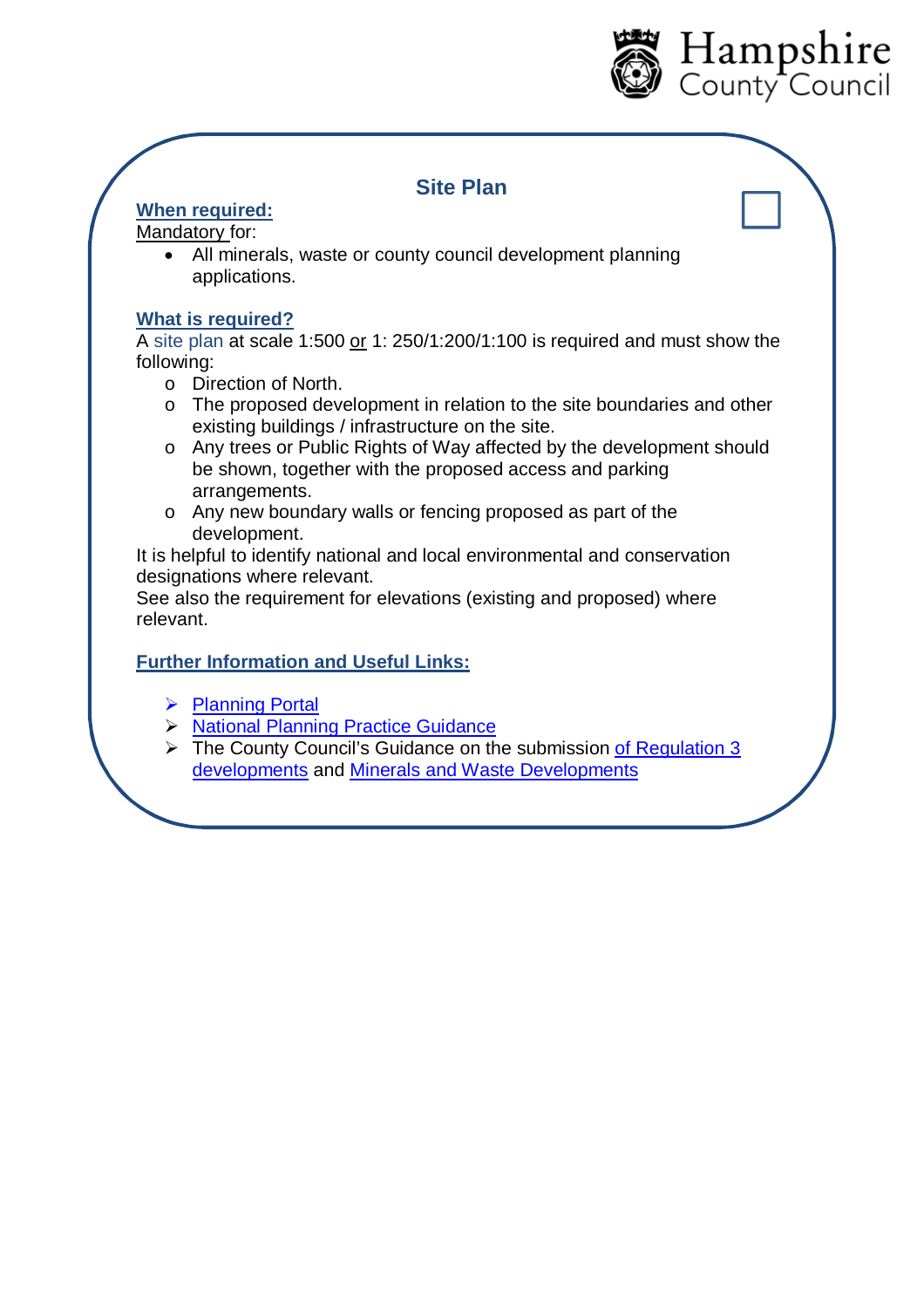# **Local Requirements**

# **Agricultural Land Assessment**

Hampshire<br>County Council

# **When required:**

Mandatory for:

 Any minerals, waste or county council development planning application which is likely to impact on best or most versatile agricultural land (grades 1, 2 or 3a).

#### **What is required?**

Information should include:

- o Quality of existing agricultural land;
- o Quality of any imported material and how this will benefit / improve the existing condition of the land;
- o Measures that will be taken to safeguard soils during stripping, storage and restoration;
- o How the agricultural land classification and the quality of any agricultural land lost and a justification for the loss;
- o For proposals which impact best and most versatile agricultural land*:*
	- information will be required on how the land will be improved through the development;
	- the measures which will be taken to protect soils and how the agricultural land classification will be protected or on completion returned to the same agricultural land classification and / improved.

This information may be provided as part of an Environmental Impact Assessment or Planning Statement where applicable.

- ▶ National Planning Policy Framework (paragraph 112) (2012)
- > National Planning Policy Guidance
- ▶ The County Council's Guidance on the submission of Regulation 3 developments and Minerals and Waste Developments
- Development Plan: Hampshire Minerals and Waste Plan (2013) minerals and waste developments only and relevant District / Borough Council Local Plan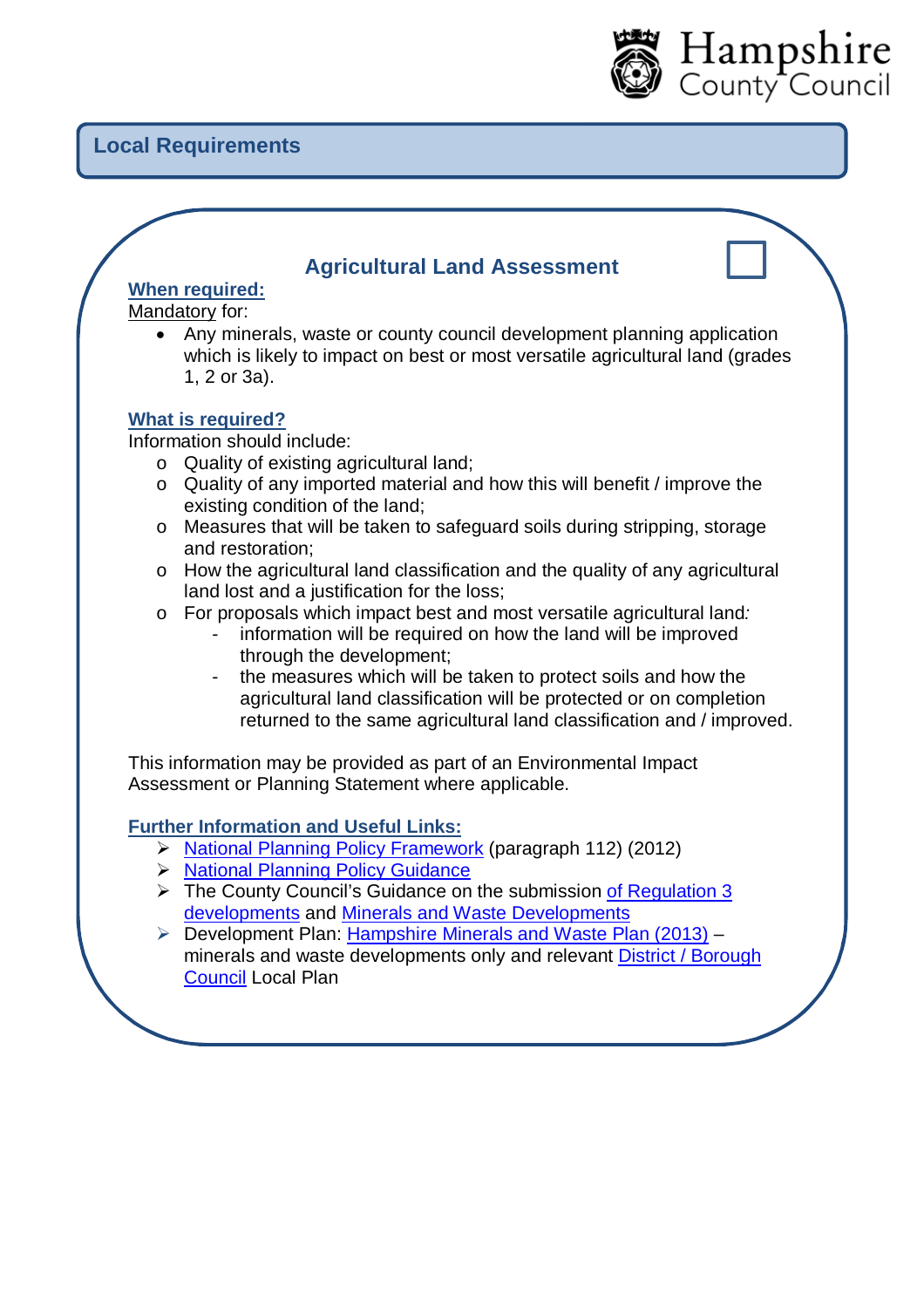

# **Air Quality Assessment**

# **When required:**

Mandatory for:

 Any minerals, waste or county council development planning application which is likely to impact on air quality through dust, fumes or significant traffic movements or impact an Air Quality Management Area.

# **What is required?**

- o An assessment of impacts on air quality from issues such as dust, odour, transport emissions and bio-aerosols;
- o An assessment of other pollutants which may be associated with the proposal (as relevant);
- o A Risk Assessment (as applicable).

This information may be provided as part of an Environmental Impact Assessment where applicable. It may also overlap with other assessments e.g. Health Impact Assessments, ecological assessments.

- ▶ National Planning Policy Guidance
- $\triangleright$  The County Council's Guidance on the submission of Regulation 3 developments and Minerals and Waste Developments
- $\triangleright$  Development Plan: Hampshire Minerals and Waste Plan (2013) minerals and waste developments only and relevant District / Borough Council Local Plan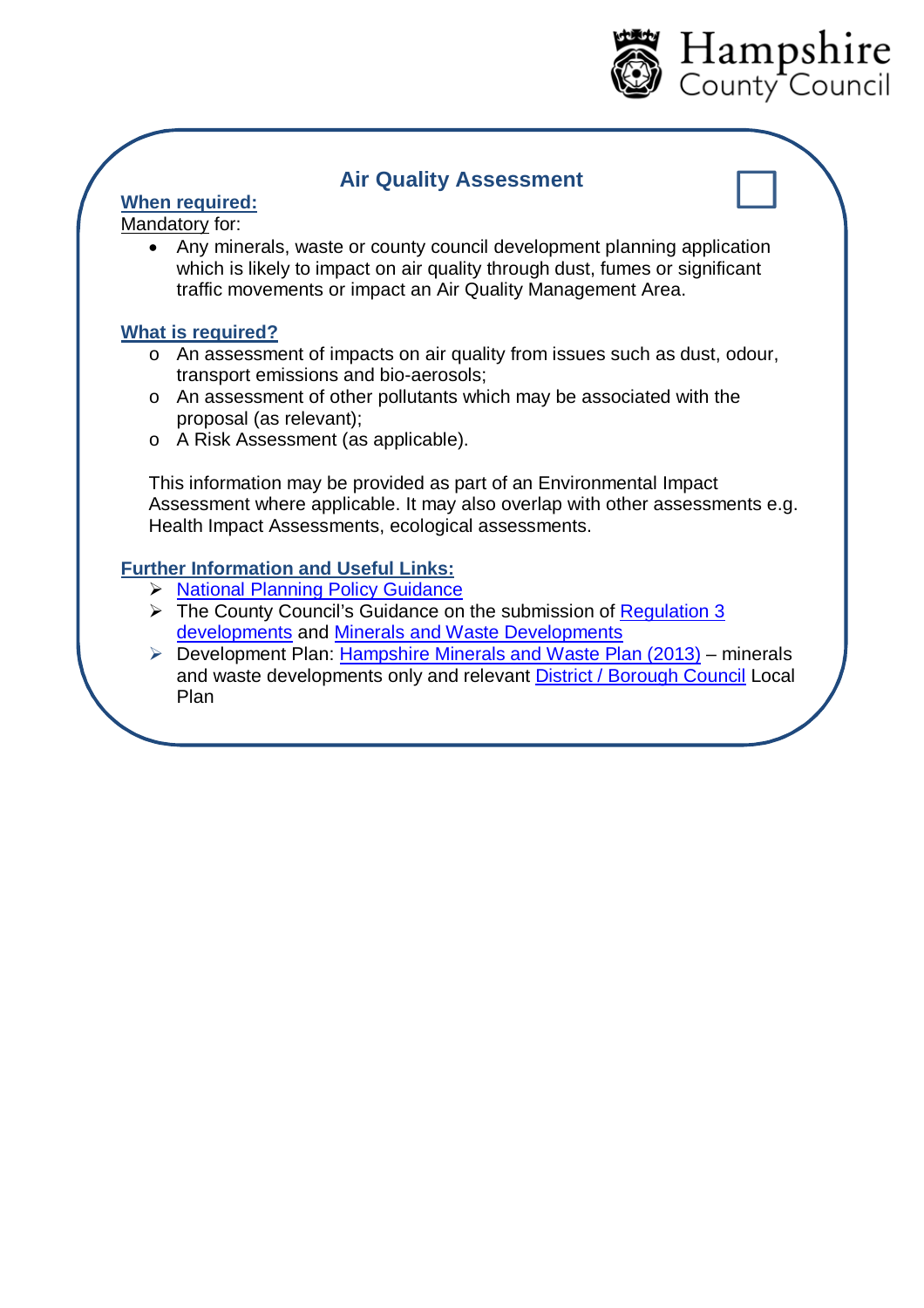

# **Airport Safeguarding Statement**

# **When required:**

#### Mandatory for:

- Any minerals, waste or county council development planning application which is located within a civil or military safeguarding zone; or
- where a minerals or waste proposal involves features which could be attractive to birds e.g. restoration, landscaping features, water features etc;
- where a proposal includes lighting which may impact aircraft safety.

#### **What is required?**

o Information to demonstrate the development will not constitute a hazard to air traffic with or without mitigation measures.

This information may be provided as part of an Environmental Impact Assessment where applicable.

- $\triangleright$  The County Councils Guidance on the submission of Regulation 3 developments and Minerals and Waste Developments
- $\triangleright$  Development Plan: Hampshire Minerals and Waste Plan (2013) minerals and waste developments only and relevant District / Borough Council Local Plan
- **► Civil Aviation Authority**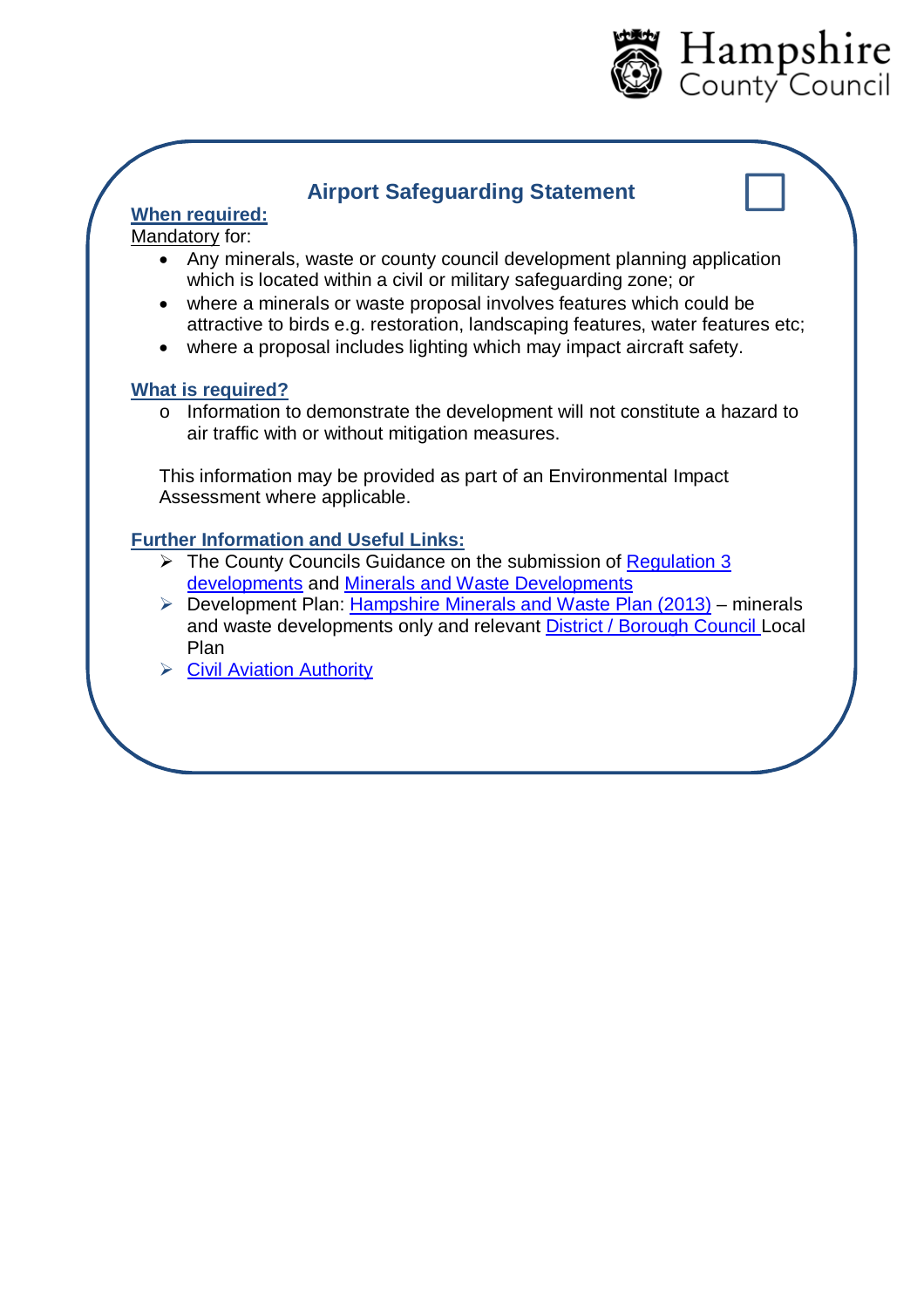

# **Arboricultural Assessment / Tree Survey / Method Statement**

# **When required:**

Mandatory for:

 Any minerals, waste or county council development planning application where trees or hedgerows are proposed to be lost or affected by the development.

# **What is required?**

An Arboriculture Impact Assessment including:

- o An assessment that evaluates the direct and indirect effects of the proposal including mitigation and compensatory measures where necessary.
- o Assessment of potential effects of any tree loss required to implement the development and any potentially damaging activities proposed in the vicinity of retained trees. Impact of the proposals access, working space and provision for the storage of materials should also be taken into account.
- o An evaluation of the extent of the impact on existing trees;
	- A tree survey of existing trees;
	- Trees selected for retention and measures for their protection;
	- Tree identified to be removed;
	- Trees to be retained, but pruned;
	- Areas designated for structural landscaping that need to be protected from construction operations;
	- Evaluation of impact of proposed tree losses and compensatory planting required;
	- Method of protecting retained trees (Tree Protection Plan);
	- Issues to be addressed by an Arboricultural Method Statement;
	- Trees protected by a tree preservation order should be identified and details provided.
- o Assessment of any implications for protected species within the trees (e.g. nesting birds, bats).

This information may be provided as part of an Environmental Impact Assessment where applicable. Information may also overlap with other assessments e.g. Landscape, Ecology.

- $\triangleright$  The County Council's Guidance on the submission of Regulation 3 developments and Minerals and Waste Developments
- Development Plan: Hampshire Minerals and Waste Plan (2013) minerals and waste developments only and relevant District / Borough Council Local Plan
- ▶ National Planning Policy Framework (2012) (paragraph 109 to 125)
- ▶ National Planning Policy Guidance
- **► Forestry Commission**
- $\triangleright$  Early discussion with the County Arboriculture Officer is recommended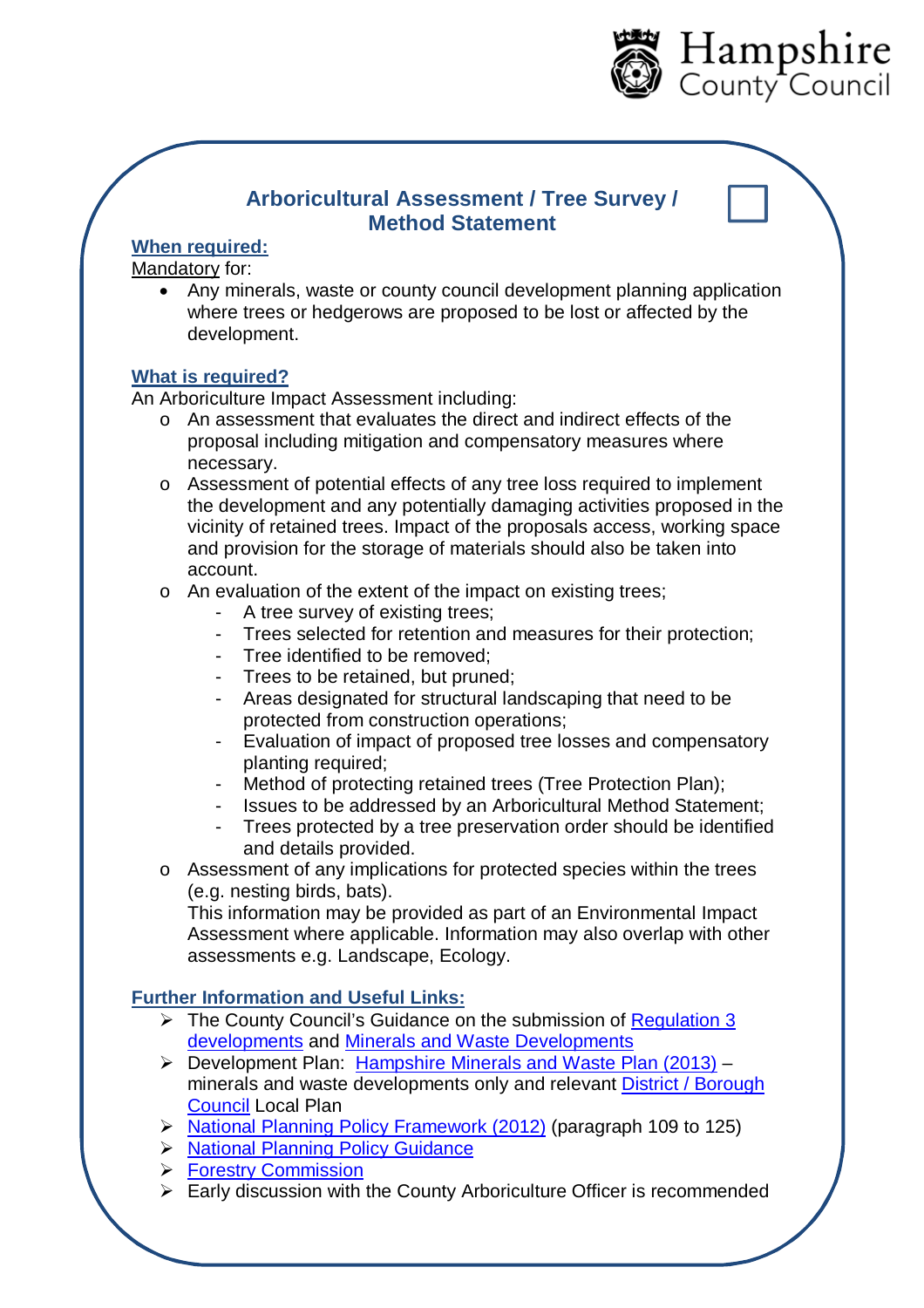

# **Archaeological Assessment / Heritage Statement**

# **When required:**

Mandatory for:

- Listed Building Consent;
- Conservation Areas; or
- Any minerals, waste or county council development planning application where Heritage Assets, archaeological sites or features may be affected by the proposal.

#### **What is required?**

- o An Assessment should detail:
	- The nature and significance of the identified archaeological resources of the site, in comparison with the nature of the development proposal; and
	- The likely implications for the future survival and management of the resource that arise.
- o A Statement should detail:
	- Known and potential archaeology setting out the significance of all Heritage Assets affected by a proposed development;
	- Assessment of the impact of development; and
	- Mitigation Strategy.
- o The statement should be comprehensive, but proportionate to the level of potential harm posed by the development proposal. Loss of, or damage to, any Heritage Asset will need to be justified within a wider context of enhanced understanding of the asset or an offset of greater benefit to the preservation and continued sustainability of heritage features elsewhere within the development.

Assessments and / or statements may be provided as part of an Environmental Impact Assessment where applicable.

- $\triangleright$  The County Council's Guidance on the submission of Regulation 3 developments and Minerals and Waste Developments
- Development Plan: Hampshire Minerals and Waste Plan (2013) minerals and waste developments only and relevant District / Borough Council Local Plan
- $\triangleright$  National Planning Policy Framework (2012) (paragraph 128)
- National Planning Policy Guidance (Live)
- **EXA Hampshire Historic Environment**
- **Early discussion with the County Archaeologist and/or Historic England** (as required) is recommended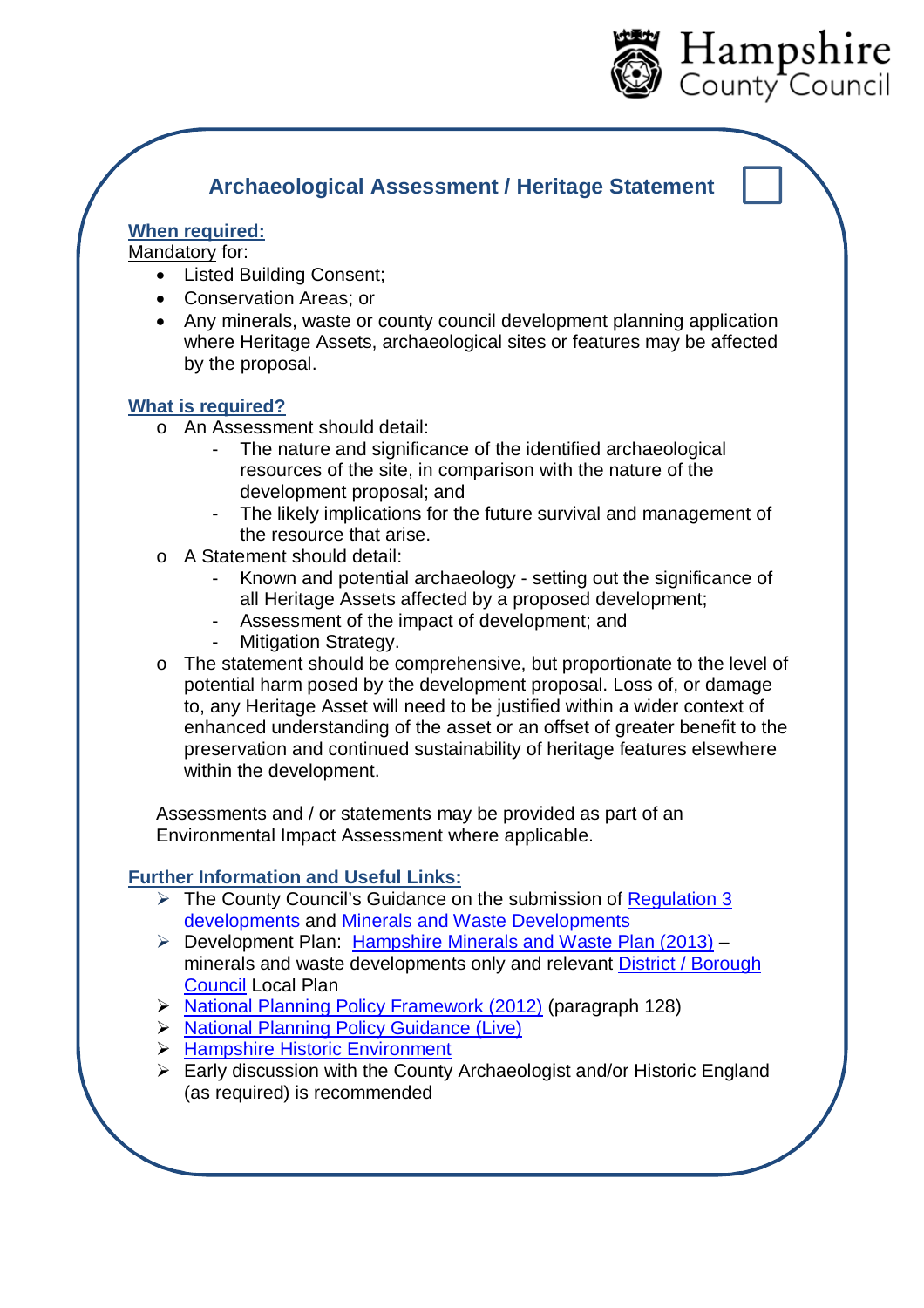

# **Climate Change / Energy / Sustainability Assessment**

#### **When required:**

*Recommended for*:

- All proposals which include climate change mitigation or adaption measures; or
- All proposals which include some form of energy generation e.g. energy from waste, renewable energy features.

#### **What is required?**

- o Details of any climate change mitigation or adaption measures which are included as part of the proposal (as appropriate);
- o Details of energy feedstock, capacity and outputs, opportunities and benefits associated with a proposal (as appropriate);
- o Assessment of potential impact on water resources and water efficiency (as appropriate).

This information may be provided as part of an Environmental Impact Assessment where applicable. There may also be some overlap with other assessments e.g. hydrological impact assessments.

- > National Planning Policy Framework (2012) (paragraphs 93-99)
- $\triangleright$  The sections on energy and climate change in the National Planning Policy Guidance
- ▶ Development Plan: Hampshire Minerals and Waste Plan (2013) minerals and waste developments only and relevant District / Borough Council Local Plan
- Biodiversity 2020: A strategy for England's wildlife and ecosystem services (Defra)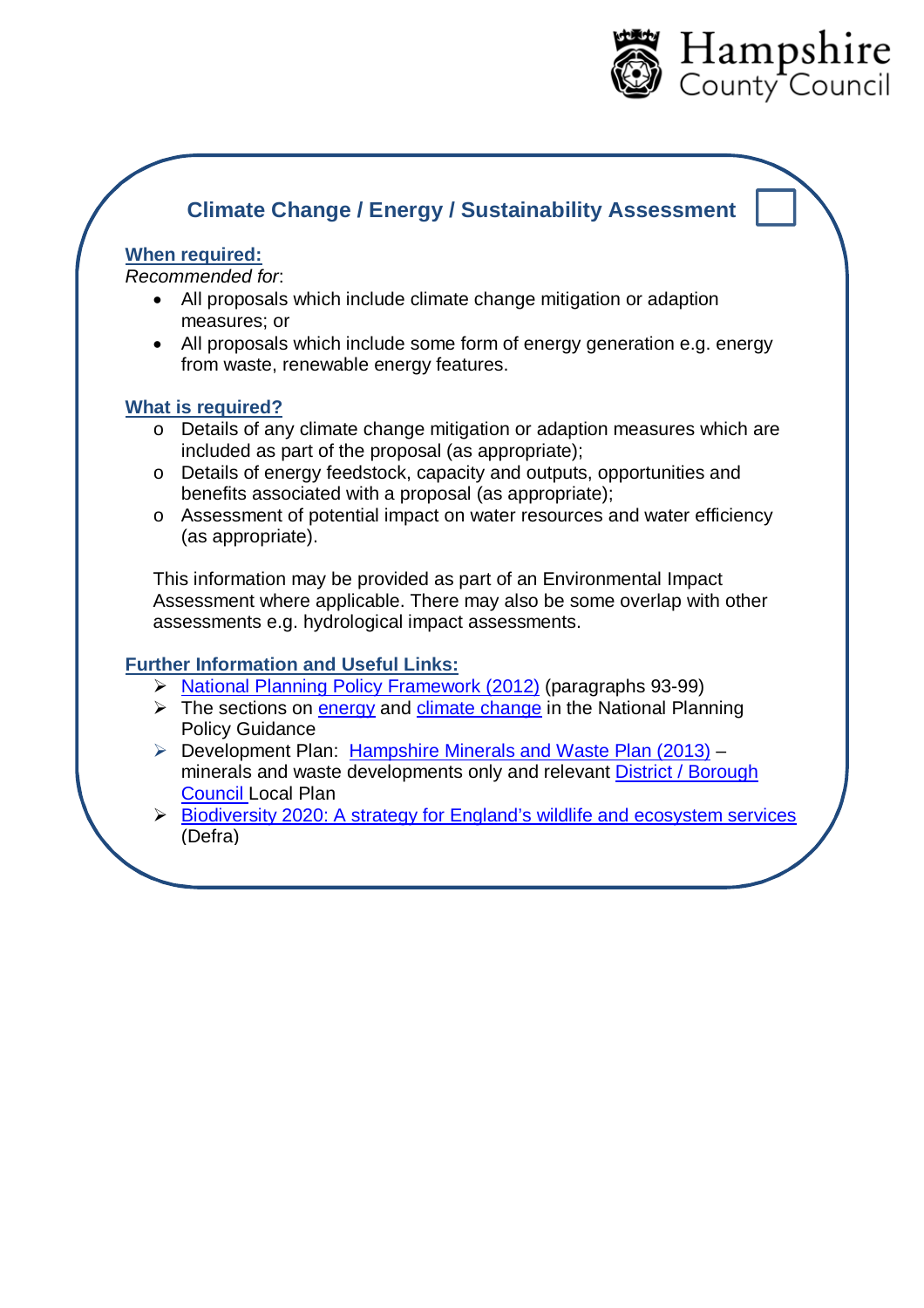

# **Ecological Assessment / Biodiversity Report**

# **When required:**

Mandatory for:

- Any minerals, waste or county council development planning application which is likely to affect a local or national designated nature conservation habitat or one which would have impact on a designated protected species;
- Where a building or a roof of a building in a Conservation Area is demolished or replaced;
- Where an agricultural building is due to be converted to another use associated with a county council, minerals or waste development.

# **What is required?**

- o Up-to-date information on habitats and links to other habitats, species present or likely to be, likely impacts, mitigation and enhancement opportunities including reference to any Ancient Woodland, hedgerows, priority habitat or species listed in Section 41 of the Natural Environment and Rural Communities Act 2006 on or adjacent to the site and covering all stages of the development (e.g. construction, operation and post operational phases).
- o Information on links to any potential impacts on hydrology, flood risk and water resources and links to ecology.
- o Information relating to any Biodiversity Opportunity areas that may be impacted by the proposal including assessing if the proposals will result in fragmentation of priority habitats and species within these areas.
- o Details of ecological mitigation, compensation and enhancement.
- o Biodiversity Mitigation and Enhancement plan (BMEP) (as required) that sets out any impacts arising from the proposed development and identifies mitigation for impacts to priority habitats and species and opportunities for enhancements.

This information may be provided as part of an Environmental Impact Assessment where applicable. Assessments may also overlap with other assessments in this guidance e.g. hydrological, climate change and sustainability. Information collected may also inform a Habitat Regulations Assessment for development that could have an impact on European designated sites. The requirements for this are set out in The Conservation of Habitats and Species Regulations 2017.

- National Planning Policy Framework (2012) (paragraphs 117-119)
- > National Planning Practice Guidance
- $\triangleright$  The County Council's Guidance on the submission of Regulation 3 developments and Minerals and Waste Developments
- ▶ Wildlife and Countryside Act 1981
- **EX Circular 06/05 Biodiversity and Geological Conservation**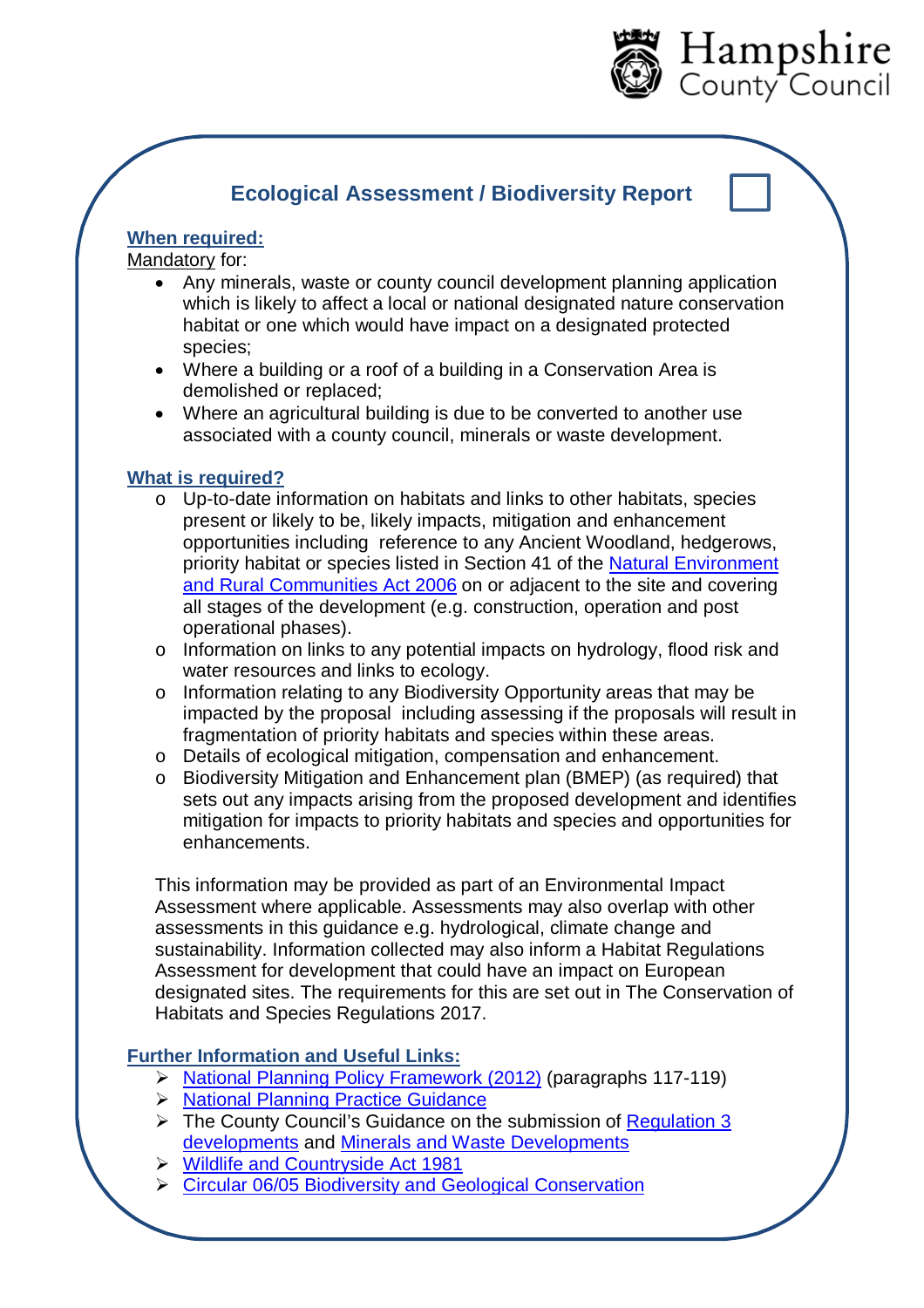

# **Ecological Assessment / Biodiversity Report Further Information and Useful Links (cont…):**  $\triangleright$  More information is available Hampshire Biodiversity Information Centre > The Conservation of Habitats and Species Regulations 2017  $\triangleright$  Early discussions with the County Ecologist and Natural England are recommended  $\triangleright$  Development Plan: Hampshire Minerals and Waste Plan (2013) – minerals and waste developments only and relevant District / Borough Council Local Plan ▶ Natural England's information on protected species and survey requirements and ancient woodland may also be of use **Forestry Commission** > Natural England Saved Policy NM6 (Thames Basin Heath Special Protection Area) of the South East Plan (2009) – relevant to proposals in parts of North Hampshire Biodiversity 2020: A strategy for England's wildlife and ecosystem services (Defra)

# **Economic Impact Assessment**

# **When required:**

#### *Recommended* for:

 Any minerals, waste or county council development planning application where there is considered to be a potential economic impact or the potential for economic growth or regeneration benefits.

# **What is required?**

- o Information on potential economic impacts, opportunities and benefits associated with the proposed development; and
- o Details of any associated community benefits (where relevant).

Information on economic impacts may be provided as part of an Environmental Impact Assessment where applicable.

- National Planning Policy Framework (2012) (paragraphs 17-22, 28)
- Development Plan: Hampshire Minerals and Waste Plan (2013) minerals and waste developments only and relevant District / Borough Council Local Plan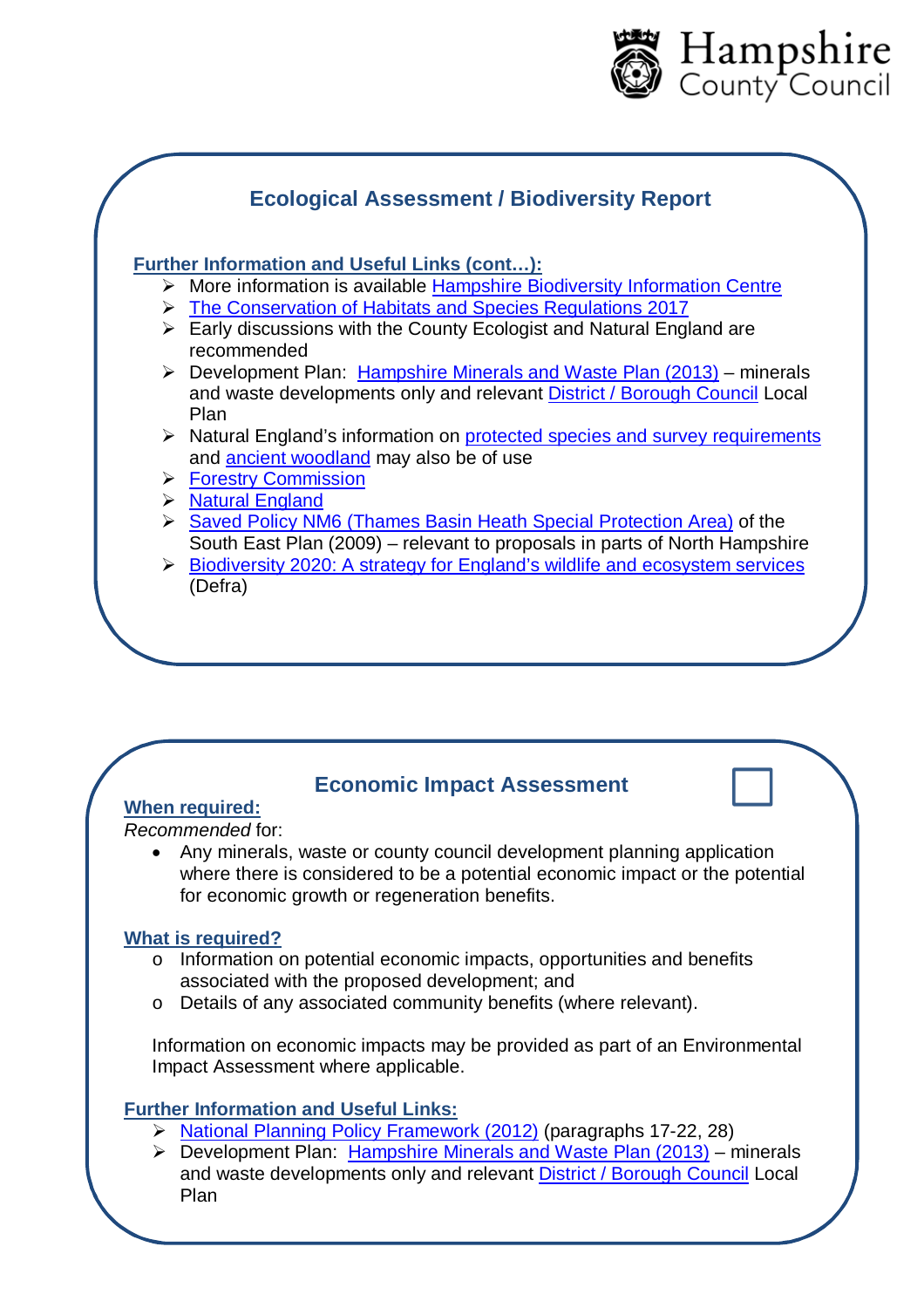

# **Elevations (Existing / Proposed)**

**When required:**

Mandatory for:

• Any minerals, waste or county council development planning application which involves the construction, alterations or extension of built infrastructure.

# **What is required?**

- o Scale of 1:100 or 1:50 required.
- o Drawings that clearly show the appearance of any existing building.
- o All plans must clearly and consistently show existing and proposed work.
- o Proposed elevations should show any elevations that would be created or altered by the development. These should include proposed building materials and the style and materials of windows and doors. Where new developments are proposed, plans should show the relationship of the new building to neighbouring buildings.
- o Plans must have:
	- o Scale bar;
	- o North point;
	- o Original paper size; and
	- o Key dimensions e.g. distance of the development from the boundaries of the site and size of the building.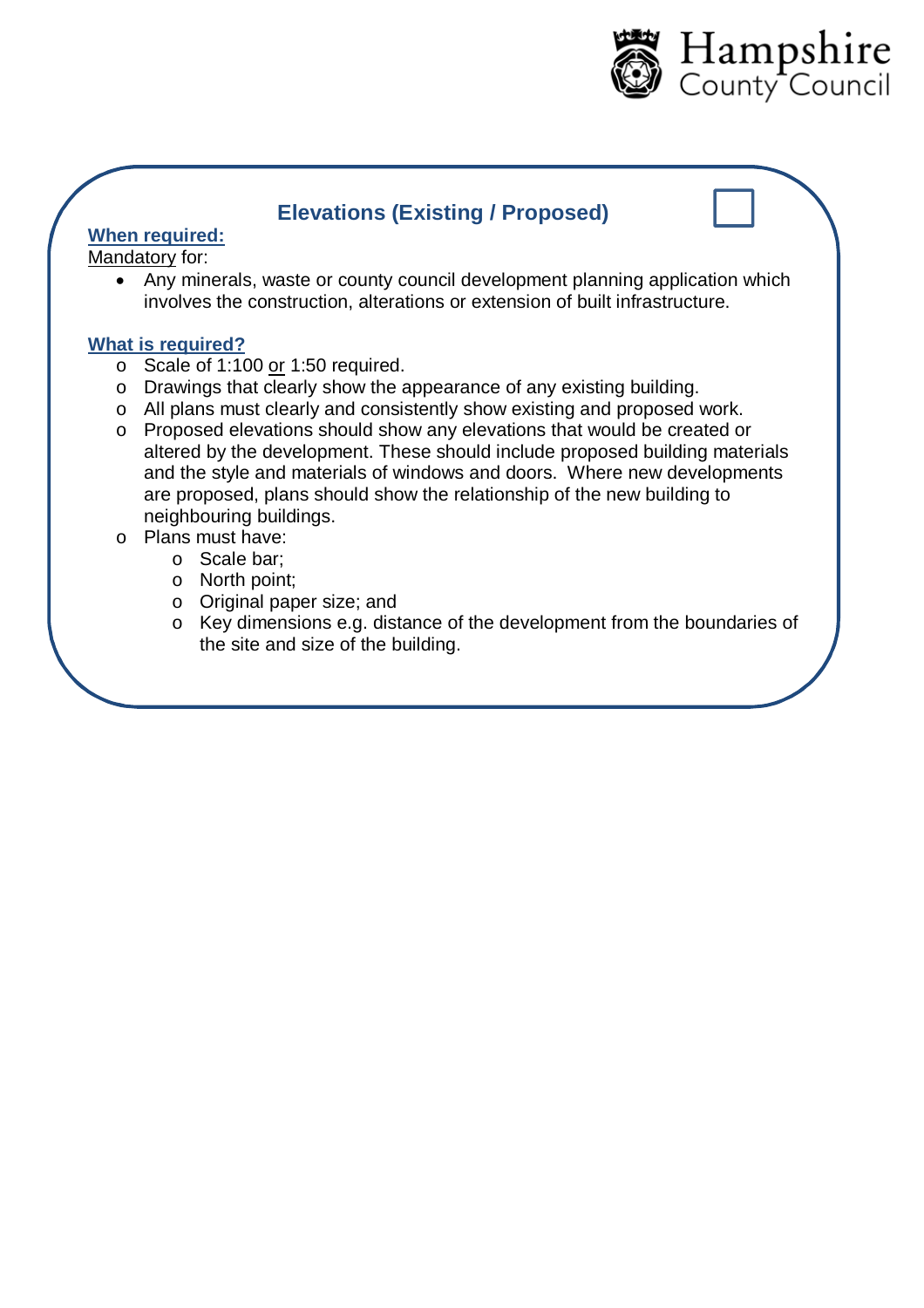

# **Environmental Statement**

# **When required:**

Mandatory for*:*

 All minerals, waste or county council development planning application which meets Schedule 1 and or parts of Schedule 2 as defined by the Town and Country Planning (Environmental Impact Assessment (England & Wales) Regulations) 1999.

# **What is required?**

- o Full Environmental Statement which meets the provisions of the Town and Country Planning (Environmental Impact Assessment (England & Wales) Regulations) 1999. This may include assessment of a number of issues identified in this document.
- o If an Environmental Impact Assessment is not required, the Council as Local Planning Authority may still require environmental information to be provided.

Many of the issues covered by the Environmental Statement may be covered by other assessments documented in this section of the guidance e.g. climate change, hydrological assessment.

- ▶ Town and Country Planning (Environmental Impact Assessment (England & Wales) Regulations) 2017
- National Planning Policy Guidance (Live)
- The County Council's Guidance on the submission of Regulation 3 developments and Minerals and Waste Developments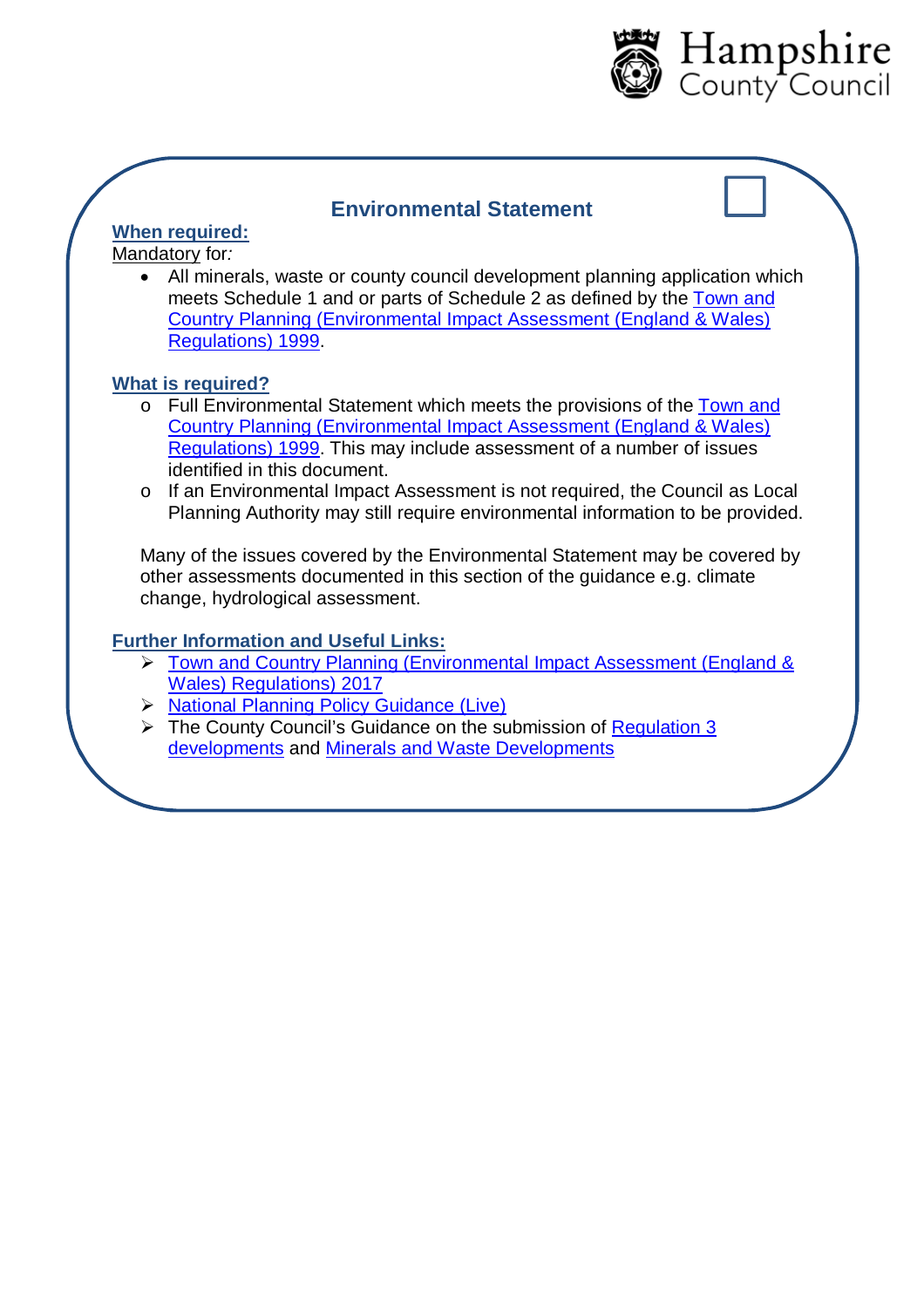

# **Flood Risk Assessment**

# **When required:**

# Mandatory for*:*

- Any minerals, waste or county council development planning application which is 1 hectare or greater in size and located in Flood Zone 1.
- All new minerals, waste or county council development planning applications which are located in Flood Zone 2 and 3.

# *Recommended for* proposals where*:*

- There is a known land drainage problem on the site;
- Development involves the erection of new building / infrastructure of a proposed extension;
- Development involves land raising;
- Development involves the creation or extension of hard surfacing.

# **What is required?**

Proportionate assessment to:

- o establish the impact of the proposed development on the floodplain;
- o establish the level of risk of all forms of flooding to and from the development;
- o demonstrate how these flood risks will be managed;
- o consider the possible impacts of climate change;
- o identify opportunities to reduce the probability and consequences of flooding, including the sequential testing of alternative sites, an exceptions test for the type of development proposed, plus any mitigation measures and emergency evacuation procedures necessary.

This information may be provided as part of an Environmental Impact Assessment where applicable. The assessment may overlap with other assessments e.g. climate change and sustainability, ecology etc.

- $\triangleright$  More information is available on the Environment Agency Website including standard advice on Flood Risk Assessments
- $\triangleright$  The County Council's Guidance on the submission of Regulation 3 developments and Minerals and Waste Developments
- Development Plan: Hampshire Minerals and Waste Plan (2013) minerals and waste developments only and relevant District / Borough Council Local Plan
- ▶ National Planning Policy Framework (2012) (paragraphs 93-108)
- National Planning Practice Guidance (Flood Risk / coastal change)
- Partnership for Urban South Hampshire (PUSH) Integrated Water Management Strategy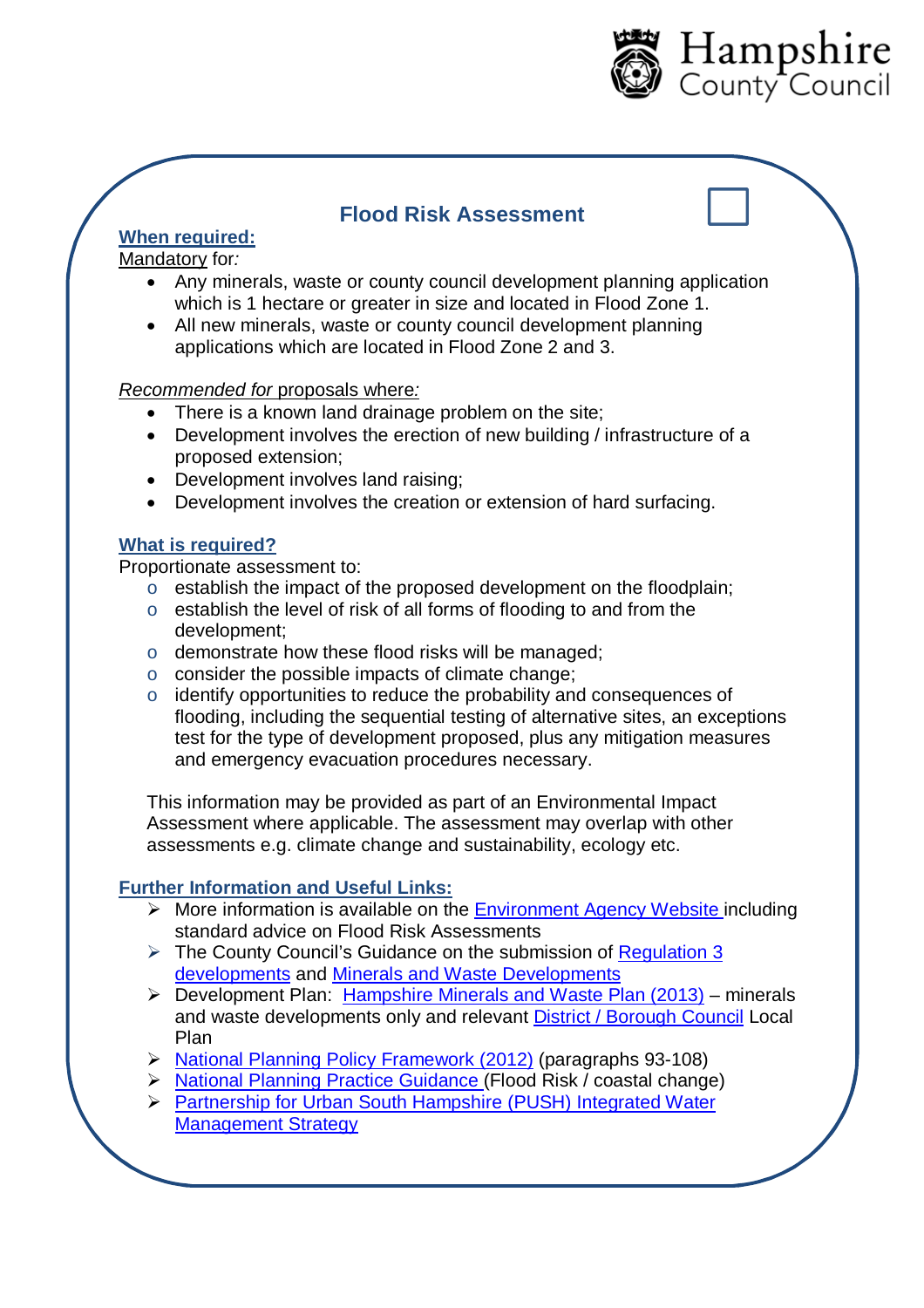

# **Green Belt Assessment**

# **When required:**

Mandatory for:

 Any minerals, waste or county council development planning application which lies within the South West Hampshire Green Belt and the proposal would be for development other than mineral extraction and primary treatment of minerals.

#### **What is required?**

- o The study should demonstrate what factors amount to very special circumstances that might outweigh the harm.
- o Alternative site assessment to demonstrate why the proposal cannot be sited outside the Green Belt.

This information may be provided as part of an Environmental Impact Assessment where applicable.

- $\triangleright$  Development Plan: Hampshire Minerals and Waste Plan (2013) minerals and waste developments only and relevant District / Borough Council Local Plan
- ▶ National Planning Policy Framework (2012) (paragraphs 79-92)
- > National Planning Practice Guidance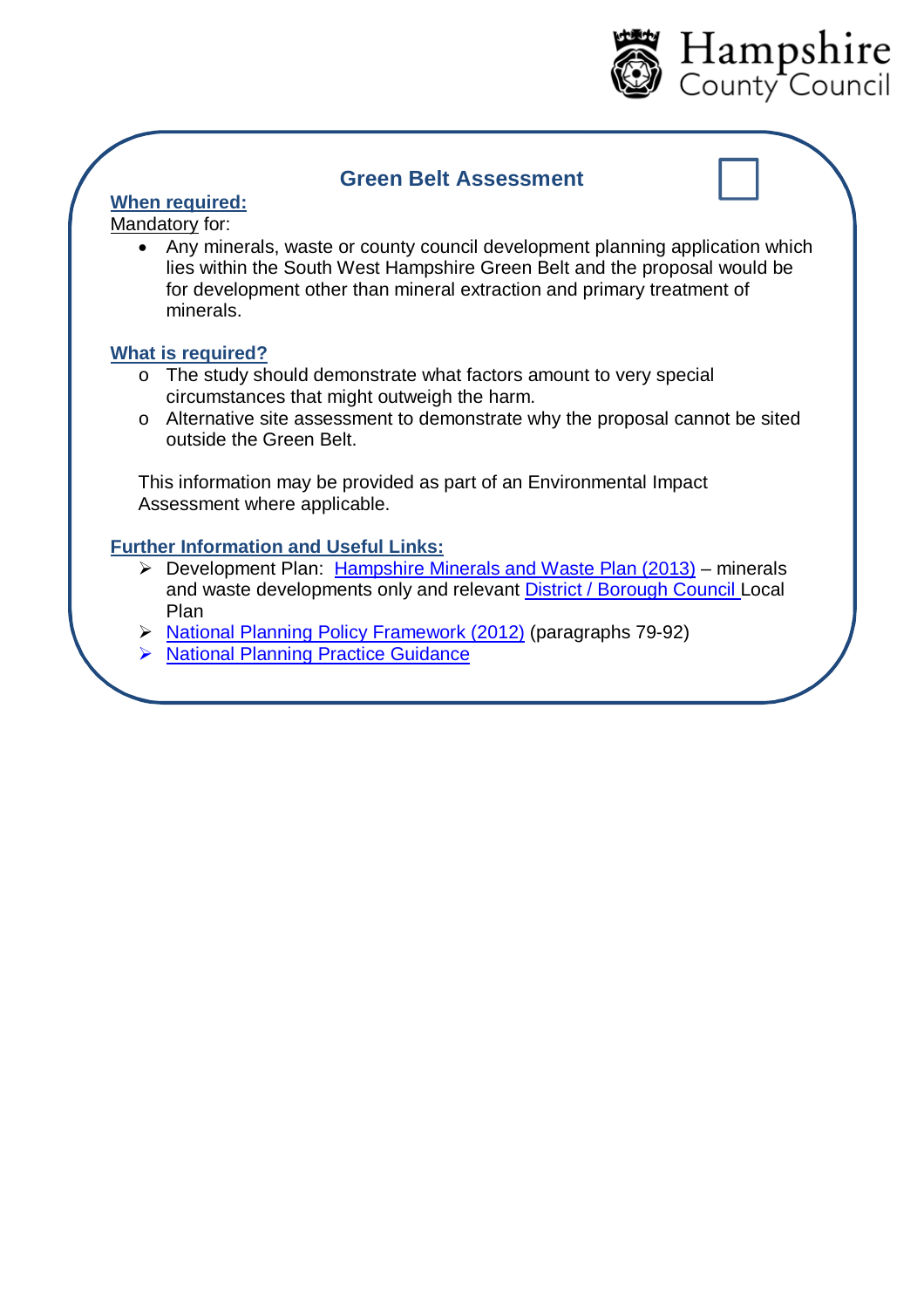

# **Health Impact Assessment**

#### **When required:**

#### *Recommended* for:

 Any minerals, waste or county council development which could have an impact on human health.

#### **What is required?**

- o Information on how a proposal may affect, directly or indirectly, people's health.
- o Assessment should cover the potential positive and negative impacts on health issues.
- o Assess possible significant health effects, which could be affected by development and associated mitigation measures.
- o May include information on benefits of a proposal.

This information may be provided as part of an Environmental Impact Assessment or may be connected to other assessments submitted as part of the planning application e.g. air quality, noise, transport etc.

- The County Council's Guidance on the submission of Regulation 3 developments and Minerals and Waste Developments
- National Planning Policy Framework (2012) (paragraph 120)
- ▶ World Health Organisation
- > Hampshire Public Health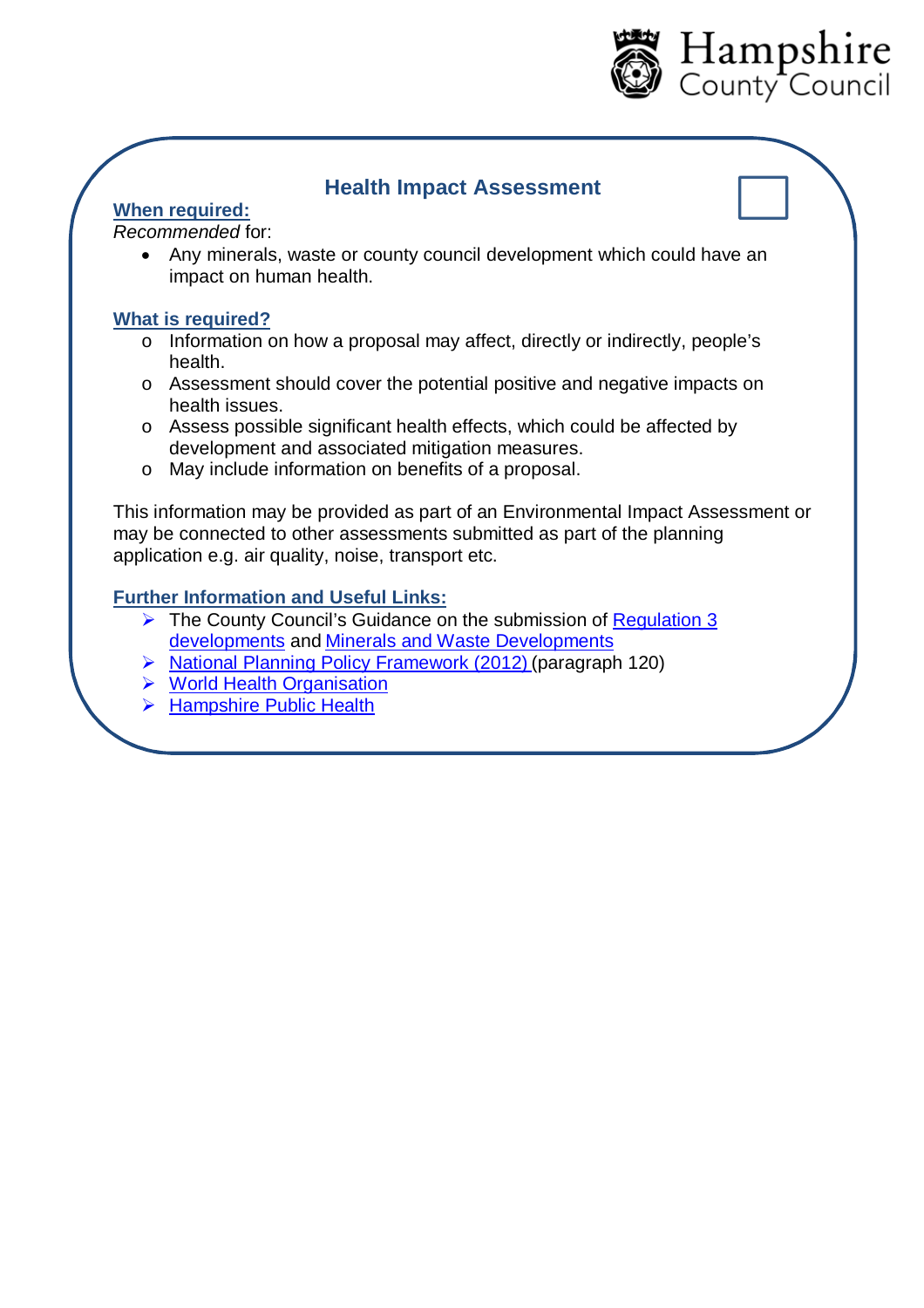

# **Hydrological / Hydrogeological Assessment**

#### **When required:**

Mandatory for:

- Certain landfill proposals and mineral winning and working, as discussed with the Strategic Planning Team;
- Proposals for de-watering or landfilling;
- Proposals for mineral development.

# **What is required?**

- o The report should consider:
	- o how the water table and any underground aquifers would be affected by the development;
	- o Pre and post drainage flows, connection points, piling method statements and drainage strategy (as required);
	- o Information on connection points (as required);
	- o Information on piling method statements (as required);
	- o A drainage strategy (as required);
	- o Information on any Sustainable Drainage Systems proposed (as appropriate); and
	- o Any subsequent effects on matters such as salinity, the water level and the flow of water in nearby water bodies.

This information may be provided as part of an Environmental Impact Assessment and may also overlap with other assessments set out in this section of the guidance.

- The County Council's Guidance on the submission of Regulation 3 developments and Minerals and Waste Developments
- ▶ British Geological Survey
- ▶ National Planning Policy Framework (2012) (paragraph 144).
- ▶ National Planning Practice Guidance including a section on water quality
- $\triangleright$  We encourage early discussions with the relevant water company, the Environment Agency and the Lead Local Flood Authority (as appropriate) in advance of applications being submitted
- Partnership for Urban South Hampshire (PUSH) Integrated Water Management Strategy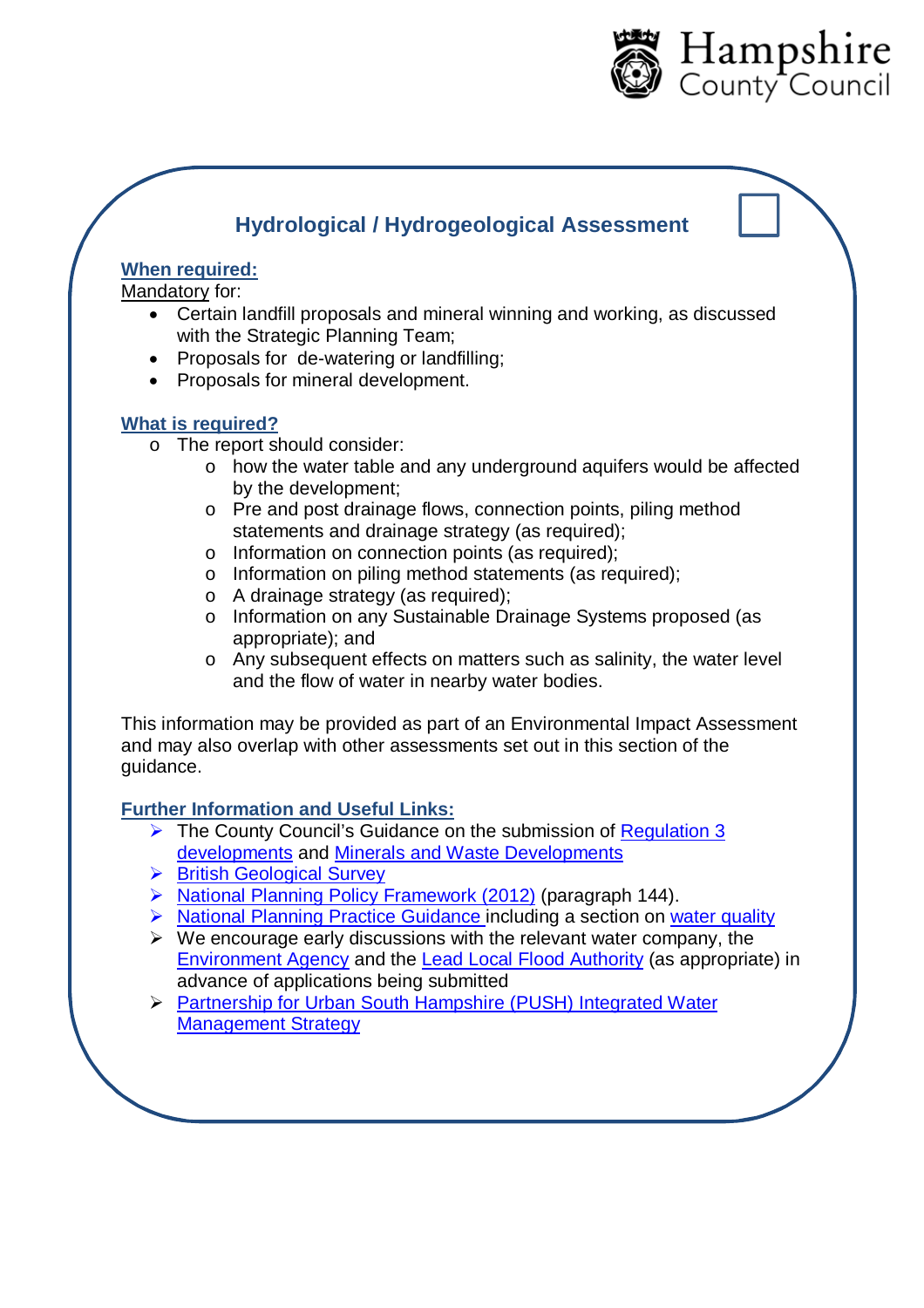

# **Land Contamination Assessment**

# **When required:**

Mandatory for:

 Proposals where previous uses of the site, or adjacent land, could have caused contamination.

# **What is required?**

- o Investigation of potential pollutants and how any contamination would be addressed.
- o Where contamination is known or suspected a Phase 1 preliminary risk assessment with a conceptual model identifying pollutant sources, pathways and receptors plus mitigation measures will be required.
- o If Phase 1 assessment cannot demonstrate effective and viable remedial solutions and it cannot be demonstrated robustly that there is no contamination source present on site, a Phase 2 intrusive ground investigation is likely to be required.

This information may be provided as part of an Environmental Impact Assessment.

- $\triangleright$  Early discussions with the County Council, District Council Land Contamination Officer and the Environment Agency are recommended
- > National Planning Policy Framework (2012) (paragraphs 56, 120-121)
- ▶ National Planning Practice Guidance
- > DEFRA and the Environment Agency's 'Model Procedures for the Management of Land Contamination, CLR 11'
- BS10175:2011
- Contaminated land risk assessment. A guide to good practice; CIRIA C552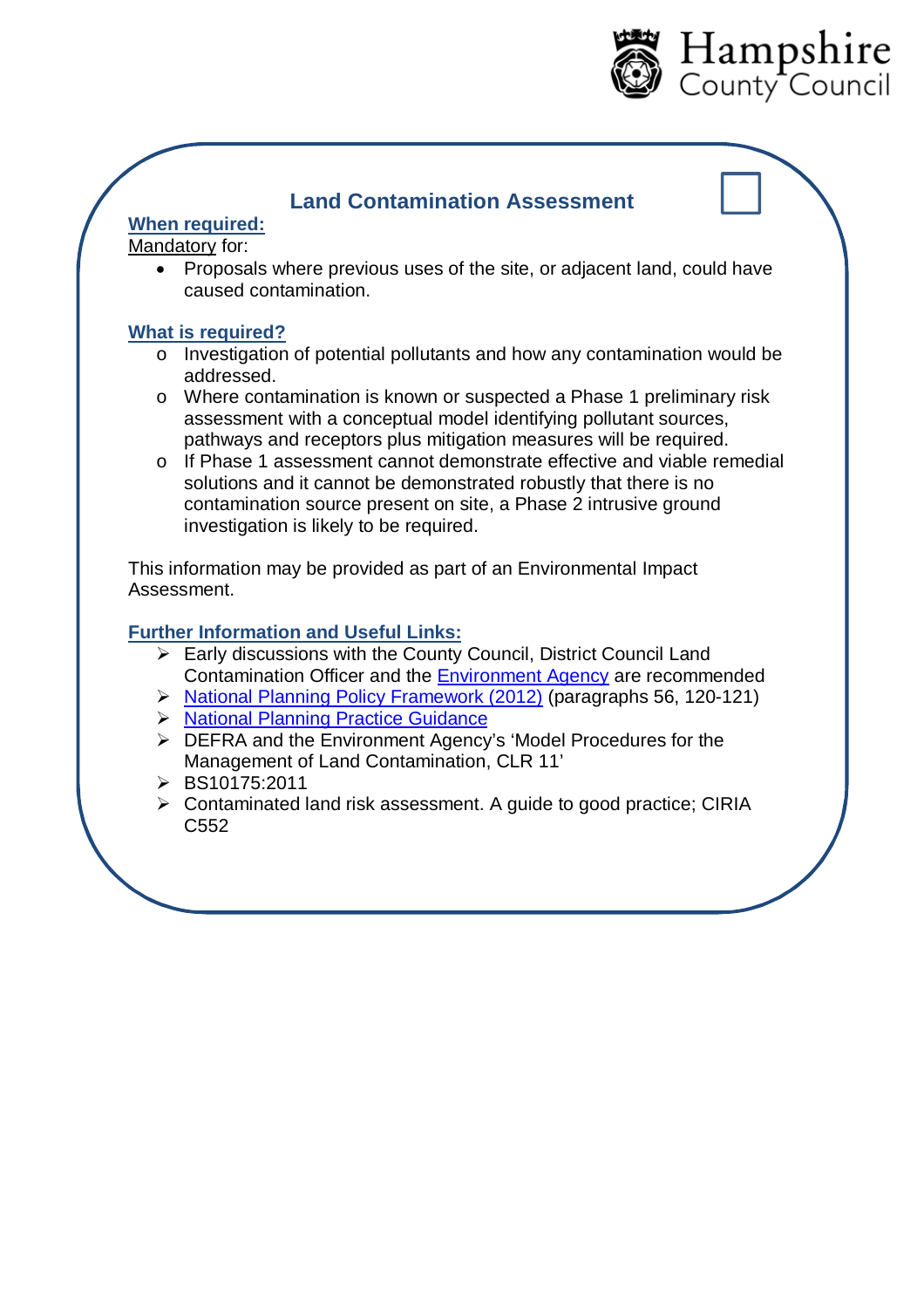

# **Landscaping and Visual Impact Scheme**

#### Mandatory for:

- All minerals, waste or county council planning applications that are within or may impact one of Hampshire's National Parks or Areas of Outstanding Natural Beauty;
- All planning applications that could have a significant effect on the landscape, historic landscapes or significant landscape features, ancient woodland, treescapes or habitats;
- All major minerals, waste or county council developments;
- Any minor minerals, waste or county council developments unless the Design and Access Statement demonstrates it is not necessary or relevant to the site or development.

#### **What is required?**

- o Assessment of the potential effects of development on the landscape or townscape should include special reference to any landscape, or townscape character assessments or any landscape or nature conservation designations, ancient woodland, treescapes, Listed Buildings, Conservation Areas, Historic Parks and Gardens, or Ancient Monuments.
- o Applicants should demonstrate how landscape or townscape character and visual sensitivity has been taken in to account from initial consideration, and how the development has been integrated into the landscape by location, layout and design. The assessment should help determine whether further details or mitigation measures in the form of a landscape scheme or other compensation will be required.
- o Schematic plans with details of hard and soft landscaping including proposals for long term maintenance and landscape management (usually 25 year period).
- o Where planting is proposed the application should include details of species, planting densities, age and size of specimens at planting, notes on cultivation, timing of planting, and protection measures.
- o Other information that should be provided:
	- Proposed finished ground levels or contours; sections;
	- A soil management strategy if significant earthworks are required;
	- Means of enclosure; fences and boundary treatments;
	- Hard surfacing materials;
	- Extent and provision of all construction operations, including site compounds, temporary haul roads or access points;
	- Construction Method Statement;
	- Access and Car parking layouts;
	- Services;

for implementation.

- Implementation timetables
- o A Scheme should include a plan and a description of each habitat or landscape type and notes on each related annual operation, a matrix indicating timing of annual operations, and responsibilities and timescales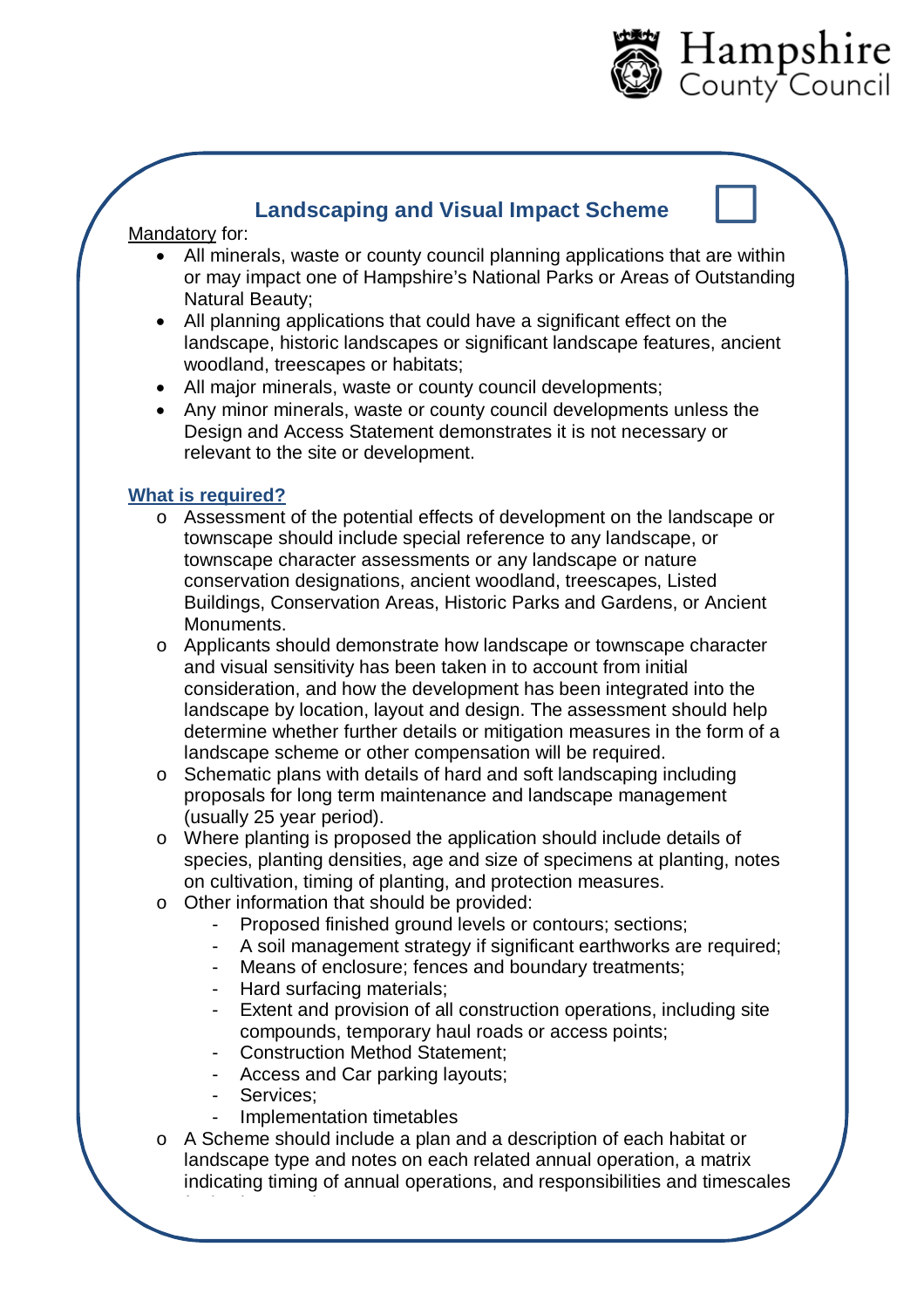

# **Landscaping Scheme (cont)**

This information may be provided as part of an Environmental Impact Assessment. There may also be some overlap with other assessments documented in this section of the guidance e.g. Arboriculture.

- $\triangleright$  The County Council's Guidance on the submission of Regulation 3 developments and Minerals and Waste Developments
- $\triangleright$  Development Plan: Hampshire Minerals and Waste Plan (2013) minerals and waste developments only and relevant District / Borough Council Local Plan
- ▶ National Planning Policy Framework (2012) (paragraphs 109, 116)
- ▶ National Planning Practice Guidance
- > The Hampshire Landscape Character Assessment, Guidelines for landscape and visual impact assessment and relevant Areas of Outstanding Management Plans
- $\triangleright$  Early engagement with the County Council Landscape team is recommended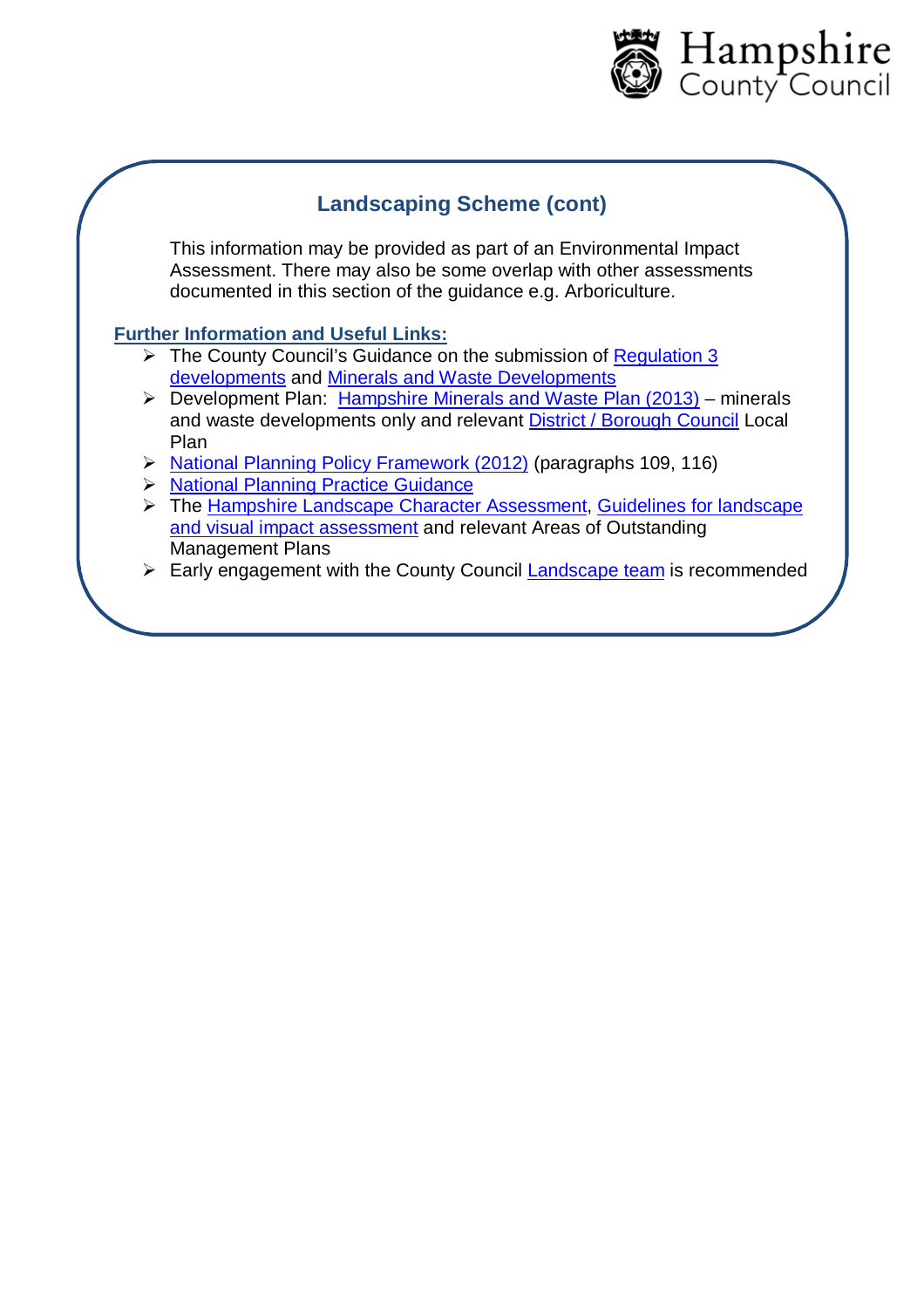

# **Lighting Assessment**

# **When required:**

# Mandatory for:

- All minerals waste and County Council proposals which involve any external lighting, including temporary construction and security lighting.
- All proposals involving large areas of lighting e.g. car parking, sports ands recreational pitches.
- All proposals which involve direct floodlighting of buildings and structures.
- Proposals likely to have an impact on a listed building, Conservation Area, Area of Outstanding Natural Beauty or one of Hampshire's National Parks.

#### **What is required?**

o An assessment providing full details of any external lighting including details of the number, type and height of any lighting, location and intensity of the installation, spill patterns, the proposed hours of use and mitigation measures.

- $\triangleright$  The County Council's Guidance on the submission of Regulation 3 developments and Minerals and Waste Developments
- Development Plan: Hampshire Minerals and Waste Plan (2013) minerals and waste developments only and relevant District / Borough Council Local Plan
- > National Planning Policy Framework (2012) (paragraphs 56-68)
- ▶ National Planning Practice Guidance
- $\triangleright$  Guidance notes for the reduction of obtrusive light (2011)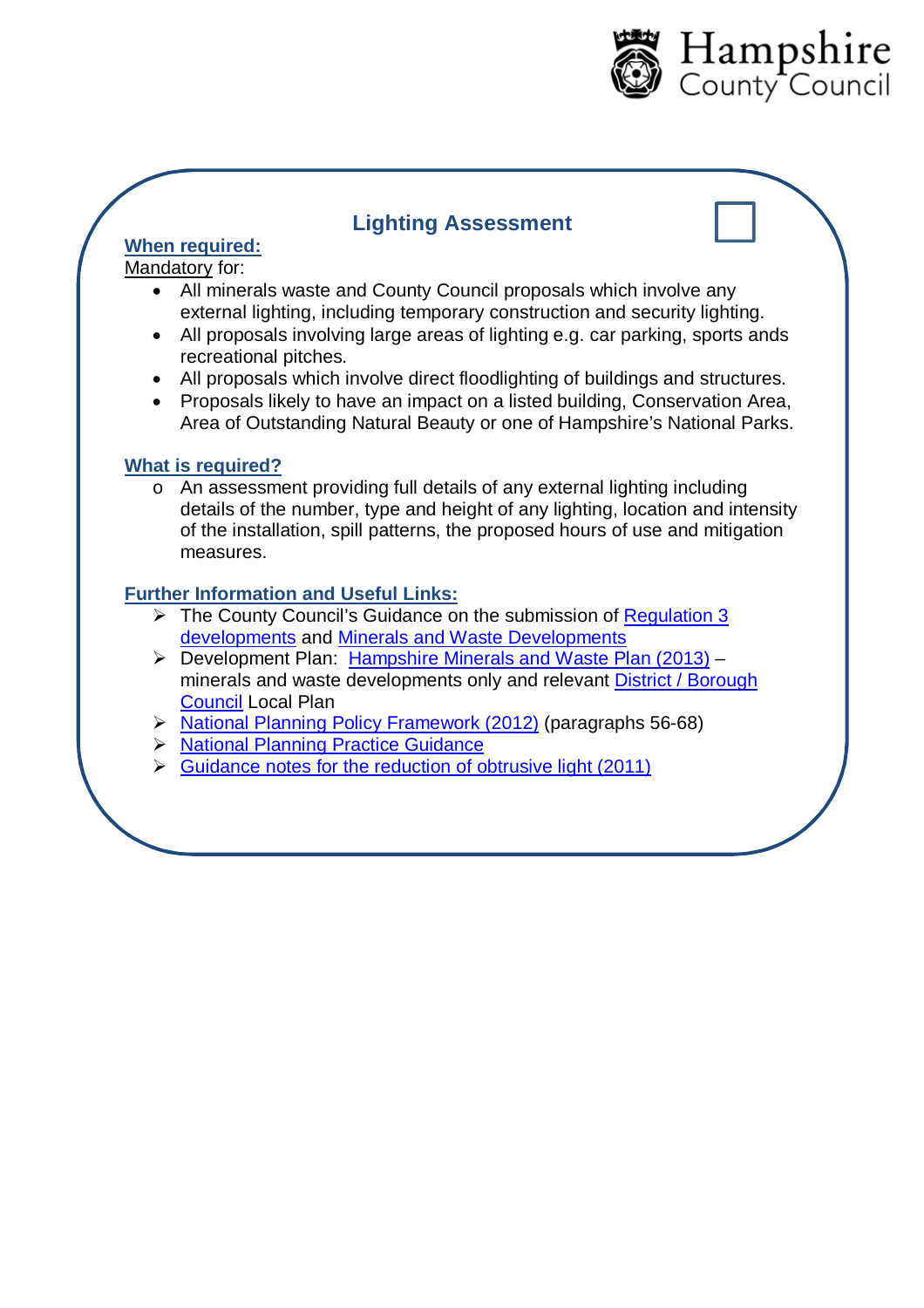

# **Minerals Resource Assessment / Borehole / Trial Pit**

#### **When required:**

Mandatory (information on void / capacity / projected throughput) for:

All mineral extraction, processing or mineral recycling proposals.

*Recommended* (borehole and trail pit information) for:

All mineral extraction proposals.

# **What is required?**

Void / capacity / projected throughput:

o Information on estimated viable mineral resource, type of mineral, likely yearly tonnages to be extracted / processed.

Borehole / trial pit:

- o Information on the outcomes of borehole and trial pit testing and the quality of the mineral resource;
- o Relevant geological information.

- $\triangleright$  More information on boreholes and trial pit work is available in the Minerals and Waste Safeguarding in Hampshire SPD
- **British Geological Survey**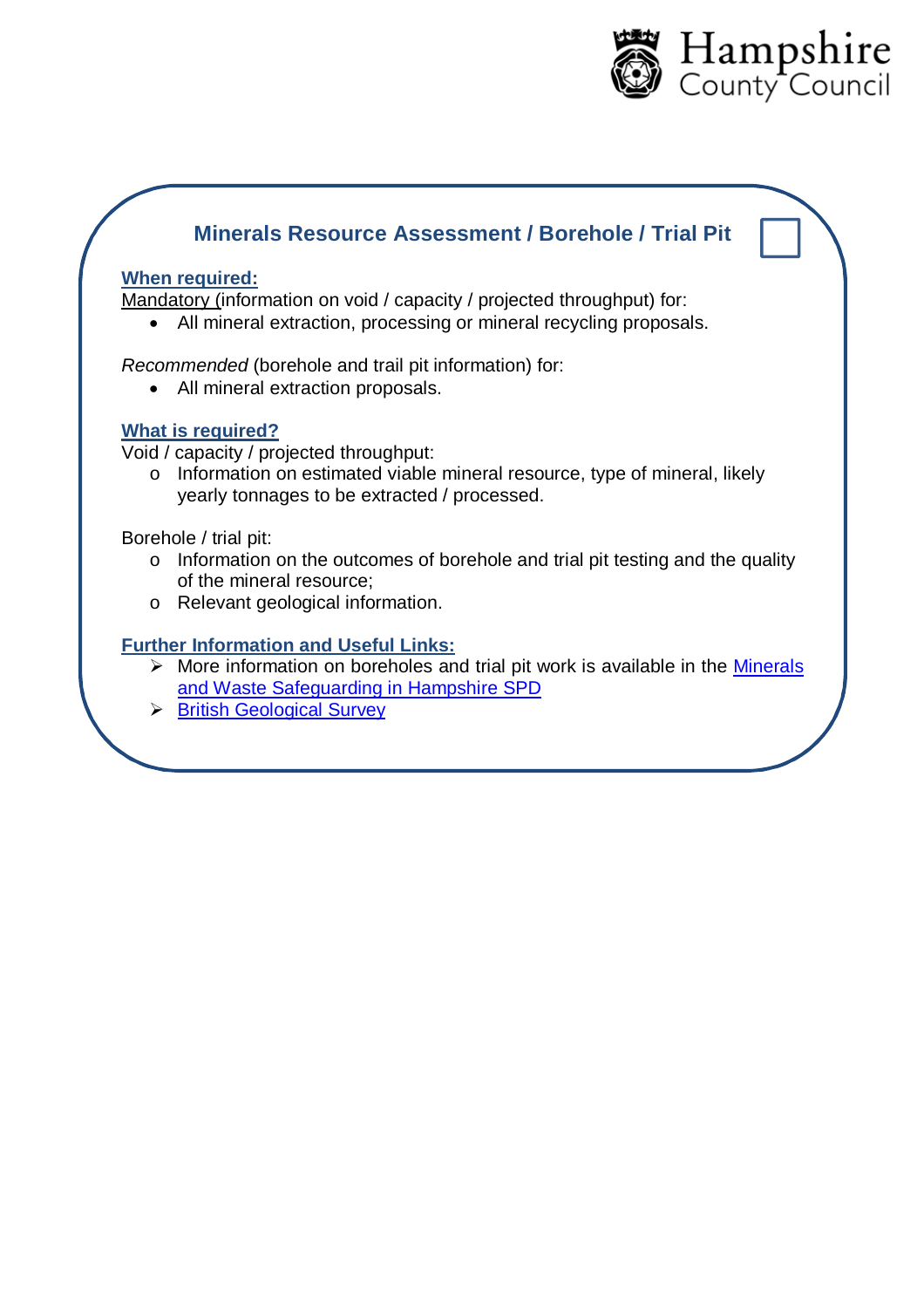

# **Noise Impact Assessment**

# **When required:**

#### Mandatory for:

- Any major development where it is likely to generate associated noise or activity in noise sensitive areas e.g. from road, traffic, railway, industrial and commercial activities, recreational and sporting activities, educational activities, mineral extraction activity or waste management sites.
- Where the development is likely to affect sensitive land uses such as dwelling, school, or care-home.
- Where the development involves the use of mobile site plant, processing plant or machinery such as a crusher, screener, conveyor, or trammel.
- Where the development involves engineering activities such as earth moving, bund creation or soil stripping.
- Where the development is likely to affect a designated (international, national or local) Nature Conservation or Geological site.
- Where the development is to be located within or adjacent to one of Hampshire's National Parks or Areas of Outstanding Natural Beauty.

#### **What is required?**

o The existing noise and climate should be established, normally by measurement, and the impact of the proposed development assessment from the noise viewpoint using prediction and measurement techniques as appropriate for any potential noise sensitive development in the locality. If mitigation measures are proposed the impact of noise on sensitive locations should be assessed following implementation of the proposed mitigation measures.

This information may be provided as part of an Environmental Impact Assessment where applicable. The information may also overlap with other assessment's documented in this section of the guidance e.g. health, ecology.

- The County Council's Guidance on the submission of Regulation 3 developments and Minerals and Waste Developments
- ▶ Development Plan: Hampshire Minerals and Waste Plan (2013) minerals and waste developments only and relevant District / Borough Council Local Plan
- National Planning Policy Framework (2012) (paragraphs 123)
- **National Planning Practice Guidance**
- $\triangleright$  Early engagement with the relevant District Environmental Health Officer is recommended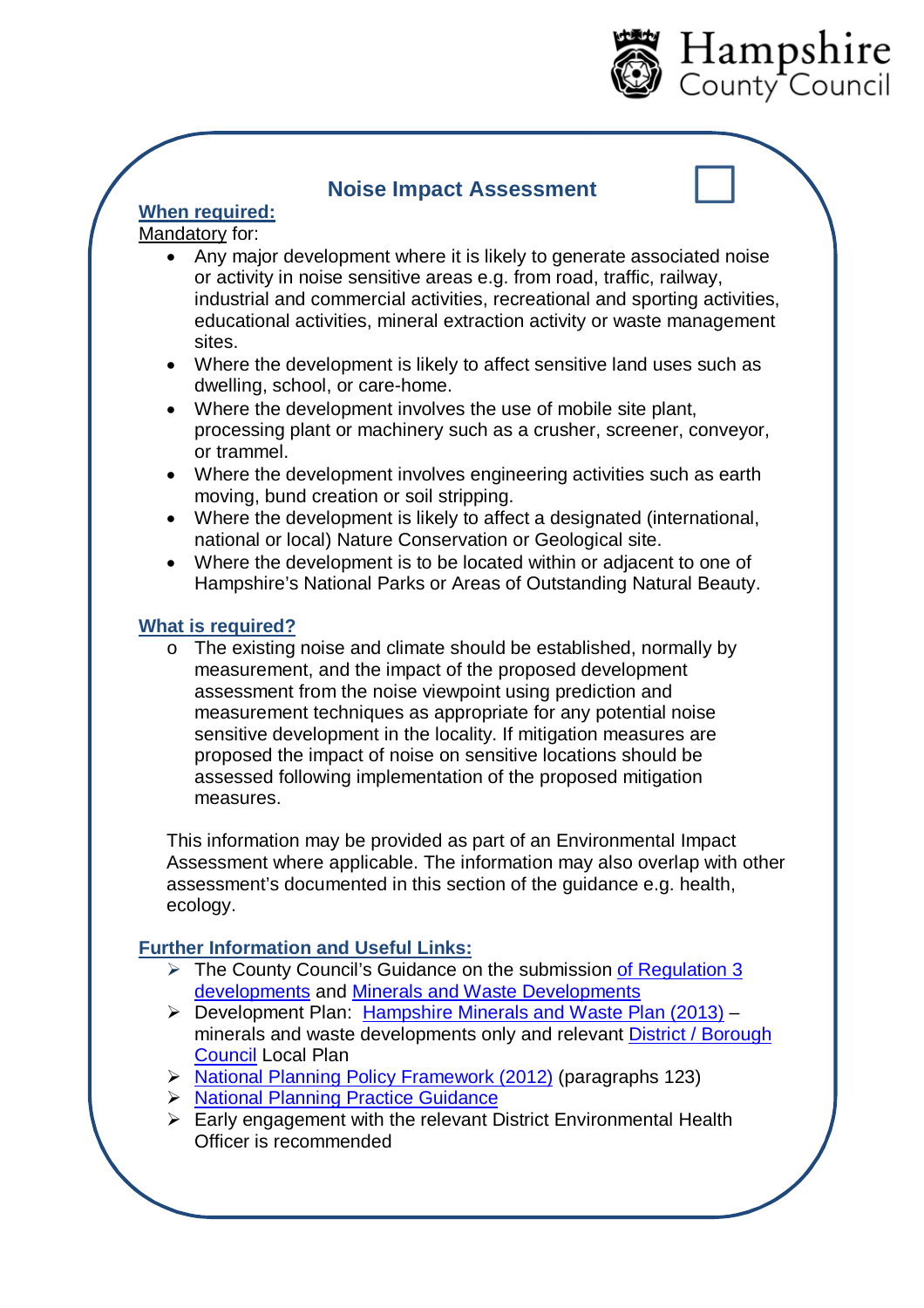

# **Open Space / Playing Field Assessment**

# **When required:**

Mandatory for:

 Any minerals, waste or County Council development which would result in the loss of open space or playing pitch land.

#### **What is required?**

- o Assessment of open space / playing fields lost directly, indirectly as a result of minerals, waste or county council developments;
- o Assessment of the visual amenity / recreational value of the open space / playing fields;
- o Information / plans showing proposed pitch layout (if relevant);
- o Measures proposed to replace or compensate for such impacts as well as the identification of any associated opportunities or benefits.

#### **Further Information and Useful Links:**

- $\triangleright$  The County Council's Guidance on the submission of Regulation 3 developments and Minerals and Waste Developments
- > Development Plan: Relevant District / Borough Council Local Plan
- ▶ National Planning Policy Framework (2012) (paragraphs 69-78)
- > National Planning Practice Guidance.
- $\triangleright$  We recommend early engagement with Sports England in the event that a proposal may impact playing fields or other sporting facilities

# **Photos / Photo Montages**

# **When required:**

Mandatory for:

- Listed Building Consent;
- Development in/adjacent to a Conservation Area, Area of Outstanding Natural Beauty or one of Hampshire's National Parks.

#### *Recommended* for:

o All other proposals which may benefit from photos or montages to demonstrate the proposal and any associated impacts / benefits.

#### **What is required?**

- $\triangleright$  Strongly advised as part of Design and Access Statement.
- $\triangleright$  Images of the proposal or site and surroundings.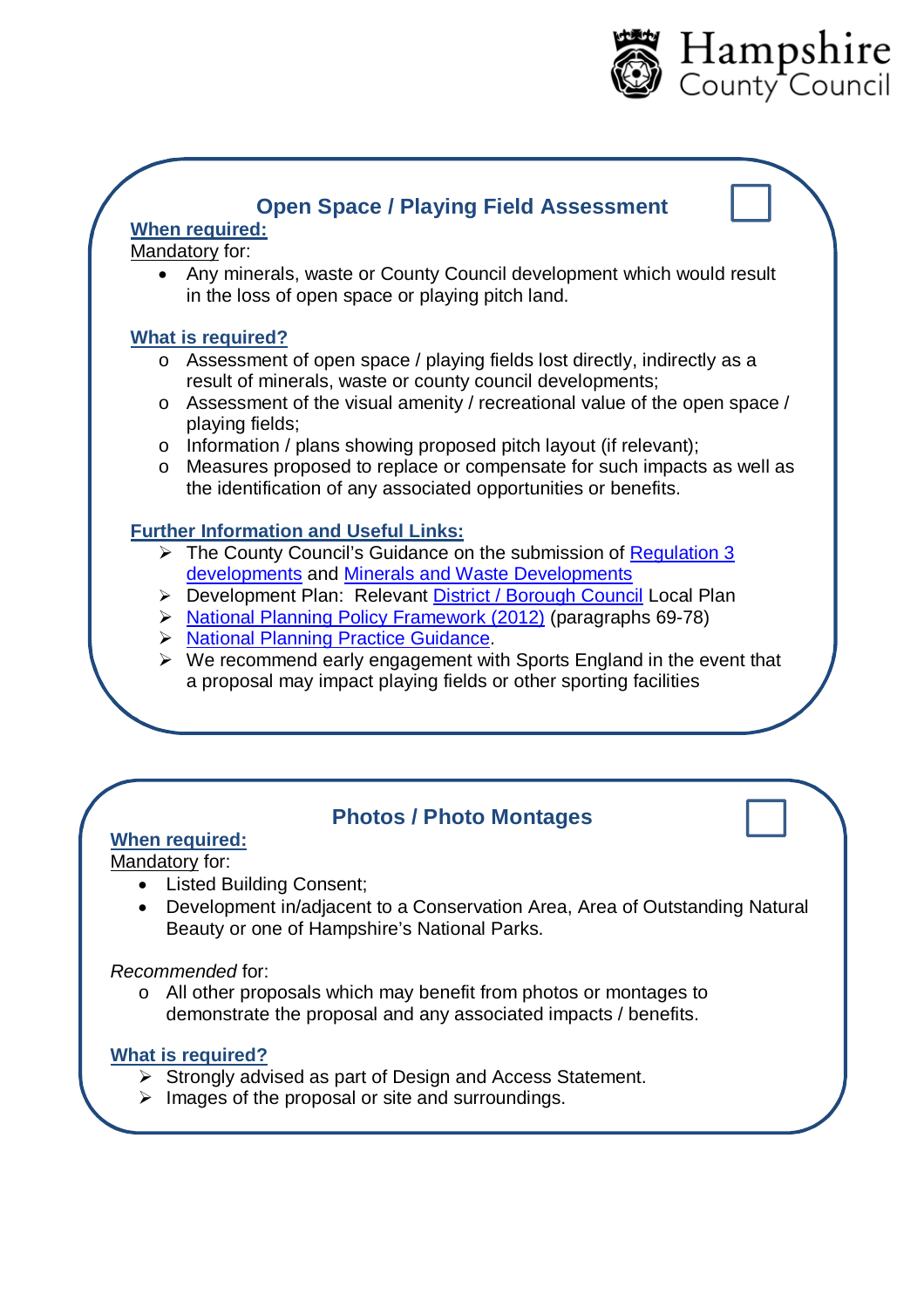

# **Planning Statement**

# **When required:**

#### Mandatory for

All minerals, waste or county council planning applications.

# **What is required?**

The Planning Statement should set out context and justification for the development and include:

- o A description of the proposed development including proposed activities / development, phases etc.
- o A description of site including information on:
	- access;
	- existing and proposed layout, information on buildings, proposed materials and boundary treatment (e.g. height, location and specification of screen bunds and fencing);
	- existing uses;
	- existing on-site and surrounding features and international, national or local designations e.g. landscape, ecological, historical, location of any best and most versatile agricultural land, airport safeguarding, built features or other uses that may be a constraint, site allocations, other physical constraints e.g. nearby housing;
- any environmental impacts of the proposed development.
- o How relevant District / Borough Council Local Plan or Minerals and Waste Plan policies have been taken into account;
- o Reference to the relevant national, District / Borough Council Local Plan and / or Minerals and Waste Plan and other guidance, and an assessment as to how the proposal is in accordance with these.
- o Reference to why the applicant considers there is a valid need for the development when the justification and need of a proposal is considered to be a material planning consideration. *For minerals proposals* this should include information on existing demand, projected future demand, anticipated annual tonnage for the proposal and how the proposal would contribute towards the landbank.
- o *For minerals and landfill proposals:*
	- Information on the geology and topography of the site identifying where relevant land stability, water table levels, ground conditions including surface water drainage, and any geological or geomorphological features adjacent to the site. Topographical information should provide spot heights and contours for the application site and surrounding area.
	- Information on proposed restoration and aftercare of the site.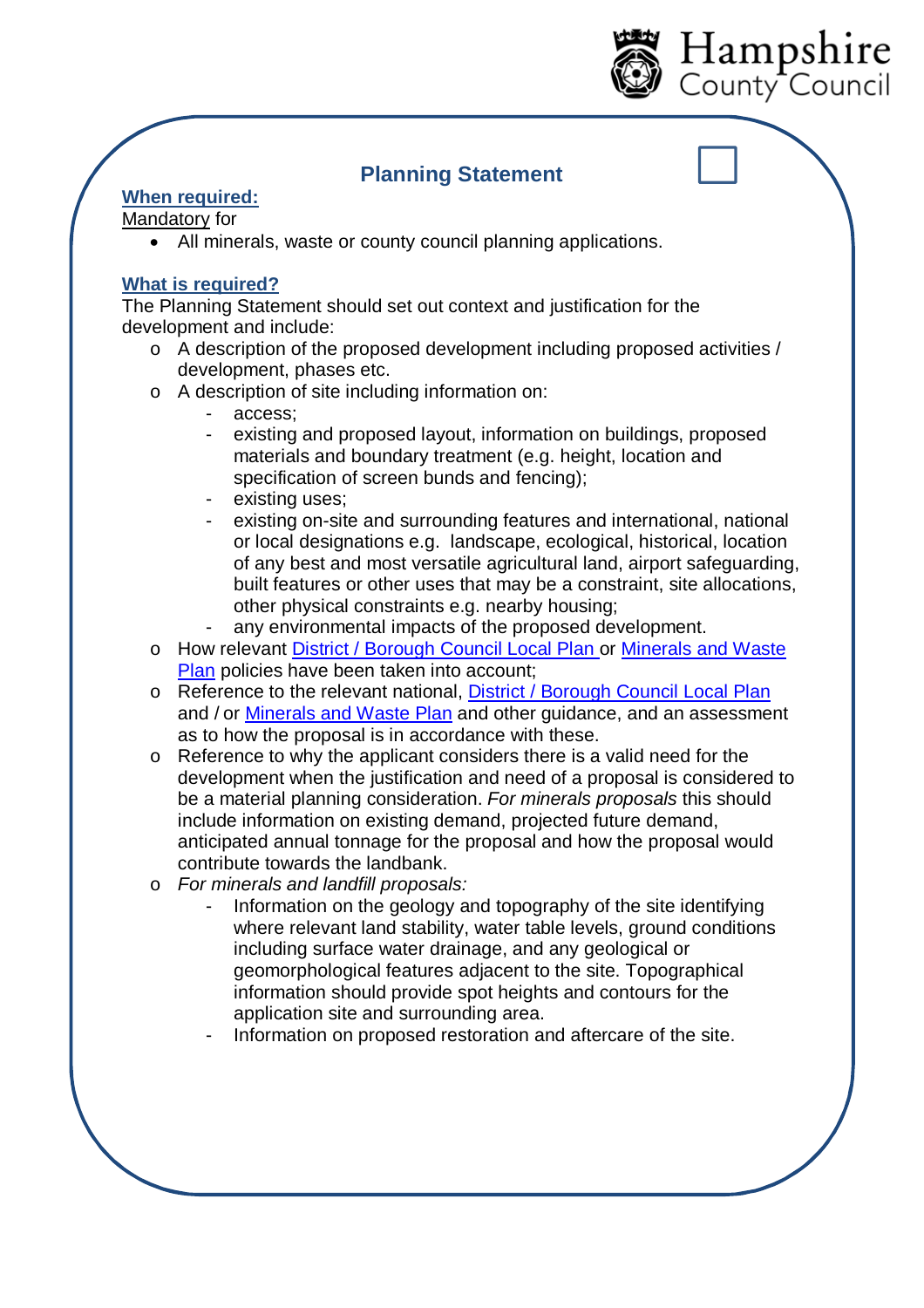

# **Planning Statement (cont)**

- o For proposals which impact best and most versatile agricultural land*:*
	- information will be required on how the land will be improved through the development;
	- the measures which will be taken to protect soils and how the agricultural land classification will be protected or on completion returned to the same agricultural land classification and / improved.
- o *For proposals which impact airport safeguarding:*
	- information will be required to show how the development will not constitute a hazards to air traffic, with or without any mitigation proposed.
- o *For variations of conditions/minor material amendments*:
	- include a summary of the changes proposed and why these are required;
- o Any details of pre-application discussions and wider consultation with the local community, statutory consultees and other interested parties;
- o the links and interactions between the issues covered, stating clearly which recommendations are being taking forward (providing the detail of implementation);
- o A summary of the conclusions and recommendations of reports and research contained as part of the application documentation.

The Planning Statement can be encompassed within the Design and Access Statement if applicable.

# **Further Information and Useful Links:**

 The County Councils Guidance on the submission of Regulation 3 developments and Minerals and Waste Developments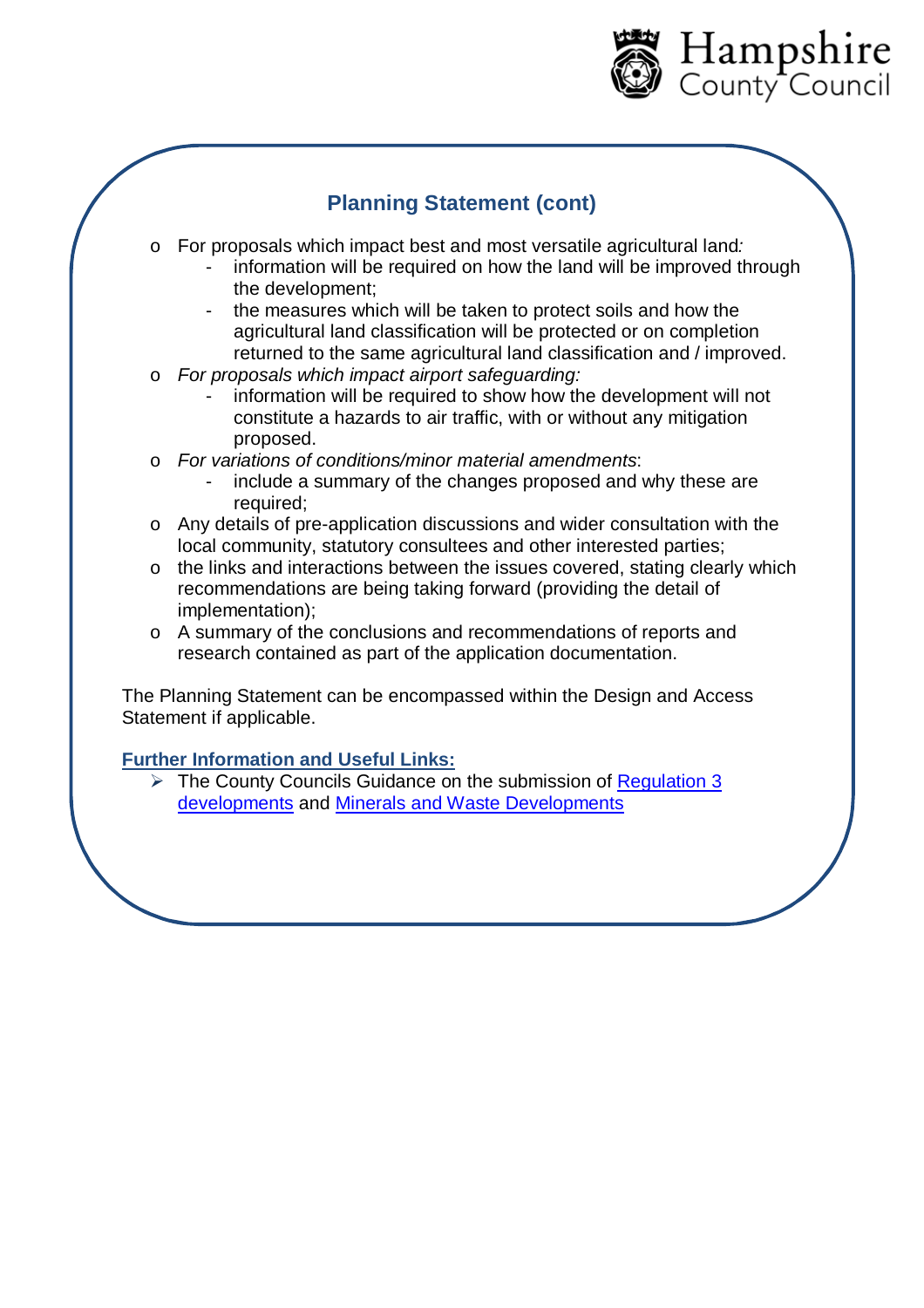

# **Planning Obligations – Draft Head(s) of Terms**

# **When required:**

# *Recommended* for:

 For all minerals or waste proposals that require the completion of a legal agreement or where one is being offered, including those where the Council has given written confirmation in pre-application discussions that an agreement will be required.

# **What is required?**

- o Draft Heads of Terms covering the relevant areas.
- o Where off site contribution is required and where Local Plan policies give details of likely Section 106 requirements.

- $\triangleright$  The County Councils Guidance on the submission of Regulation 3 developments and Minerals and Waste Developments
- $\triangleright$  Early discussion with the case planning or legal officer is recommended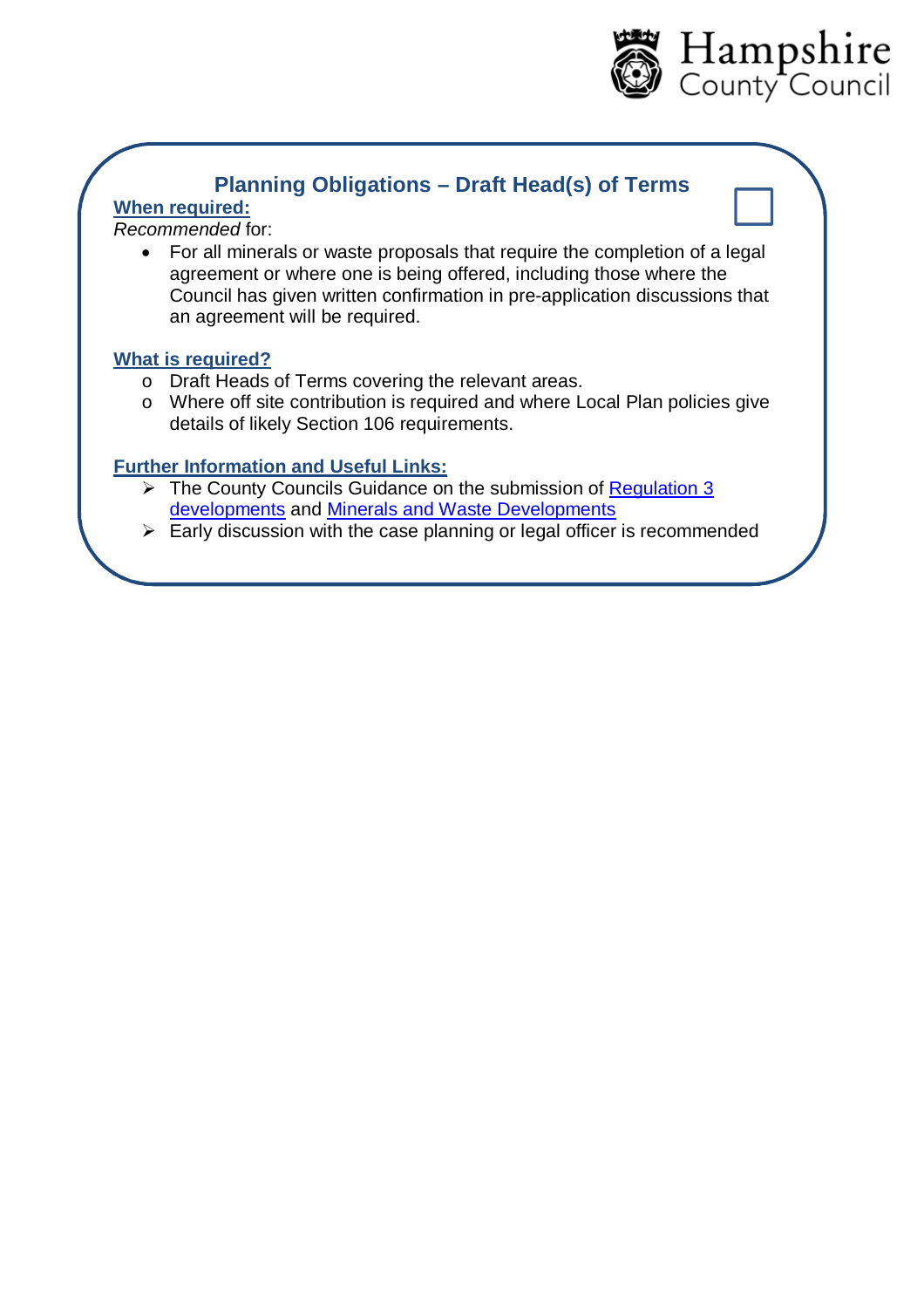

# **Plans (Other)**

# **Existing Site Sections / levels**

Mandatory for:

 All minerals, waste or county council developments where built infrastructure is proposed when a change in level is proposed.

#### *Recommended* for:

 All minerals, waste or county council developments where built infrastructure is proposed.

#### **What is required?**

In all cases where a proposal involves a change in ground levels or is on a sloping site.

All of the plans must clearly and consistently show existing and proposed work. Plans must also have:

- o Scale bar;
- o north point;
- o original paper size; and
- o key dimensions (distance of the development from the boundaries of the site and size of the building).

#### **Further Information and Useful Links:**

▶ The County Council's Guidance on the submission of Regulation 3 developments and Minerals and Waste Developments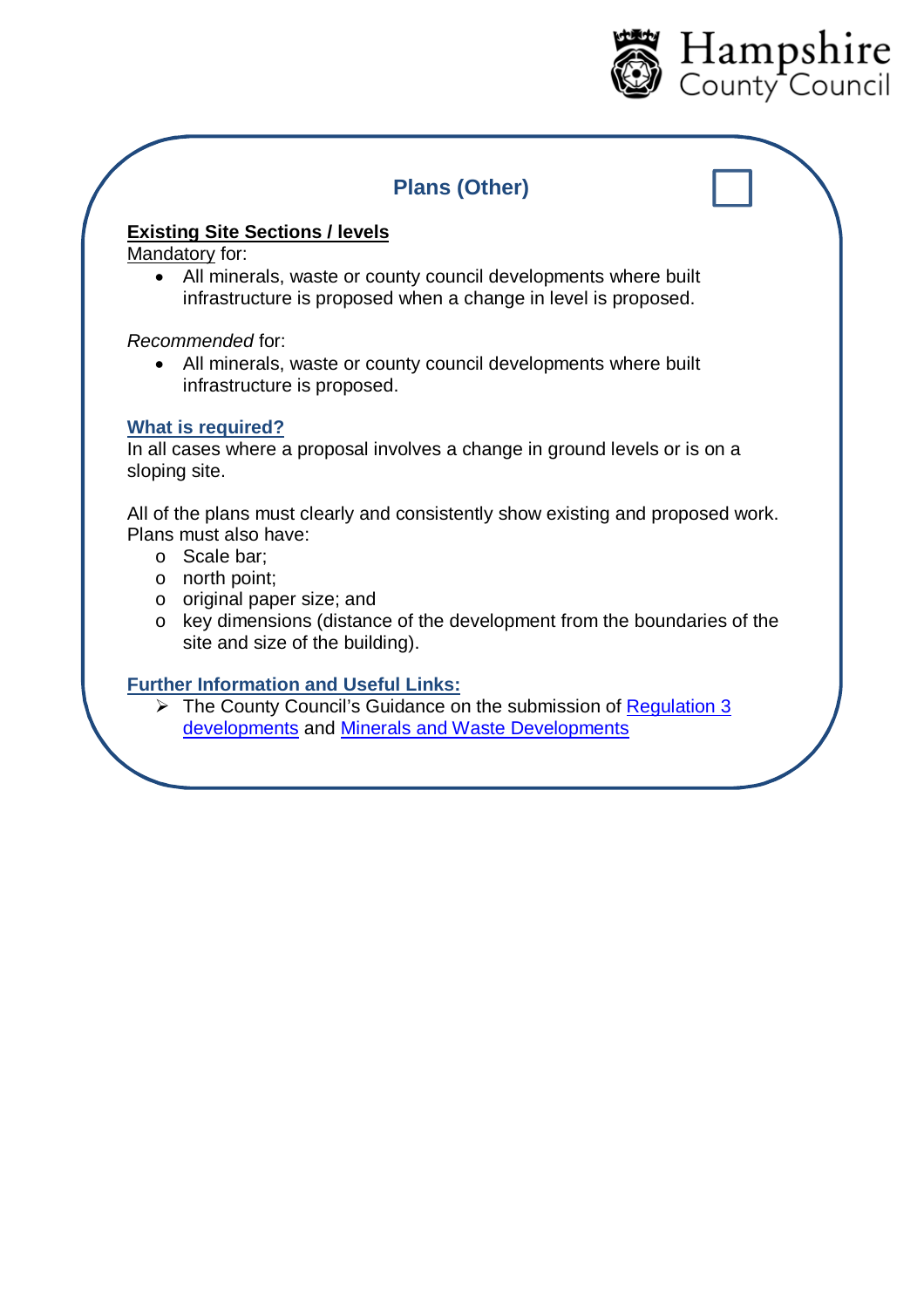

# **Phasing / Method of Operations**

#### **When required:**

Mandatory for:

- All mineral extraction proposals;
- All landfilling proposals.

*Recommended* for*:*

 All other minerals, waste or county council developments where the development will take place in a phased nature.

#### **What is required?**

- o Information / plans relating to the phasing of the operations
- o Information / details relating to the methods of proposed operations throughout the life of the development.

- The County Councils Guidance on the submission of Minerals and Waste **Developments**
- ▶ Development Plan: Hampshire Minerals and Waste Plan (2013) minerals and waste developments only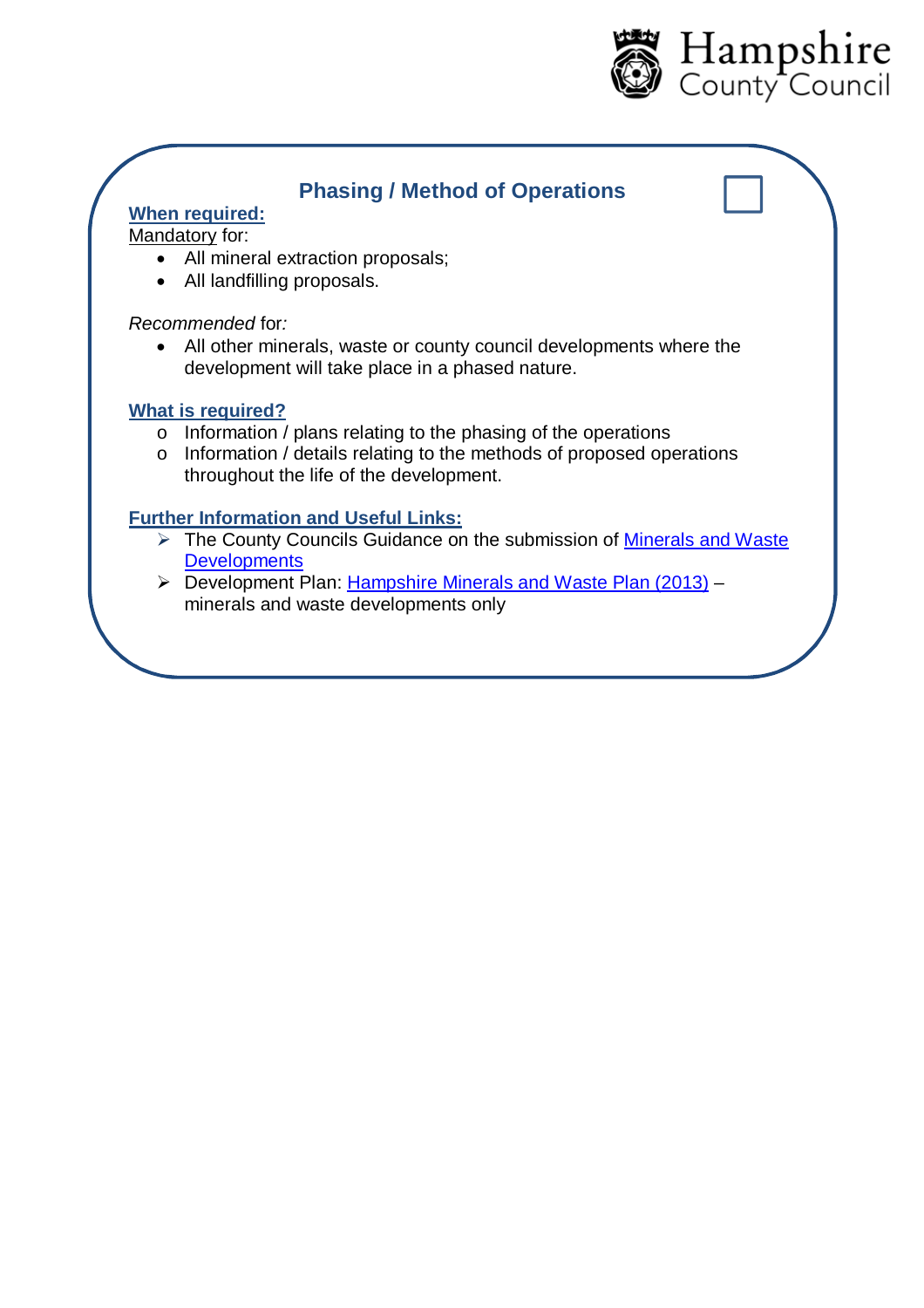

# **Public Rights of Way / Public Access Assessment**

# **When required:**

Mandatory for:

 Any minerals, waste or county council planning application where there may be a potential impact on a right of way, nature reserve or country park located on or in proximity to a site.

# **What is required?**

*Public Rights of Way:*

- o Assessment of any public Rights of Way directly or indirectly lost / affected by a minerals, waste or county council proposals;
- o The identification of any opportunities to improve facilities for users inside and outside of the site boundary.

*Public access (Nature Reserves and Country Parks):*

- o Information related to potential impacts on nature reserves or country parks managed by the County Council and how these will be managed and mitigated;
- o Identify opportunities to improve the site or its access for the benefit of users.

- $\triangleright$  The County Councils Guidance on the submission of Regulation 3 developments and Minerals and Waste Developments
- Development Plan: Hampshire Minerals and Waste Plan (2013) minerals and waste developments only and relevant District / Borough Council Local Plan
- ▶ National Planning Policy Framework (2012) (paragraphs 69-78)
- > National Planning Practice Guidance
- $\triangleright$  Hampshire County Council website information on the Rights of Way network
- ▶ Hampshire Countryside Access Plan 2015-2028
- Planning and Development Guidance for Public Rights of Way And Countryside Sites in Hampshire (Emerging) – contact Rights of Way team for more information
- $\triangleright$  Early discussion with Hampshire County Council's Countryside team is recommended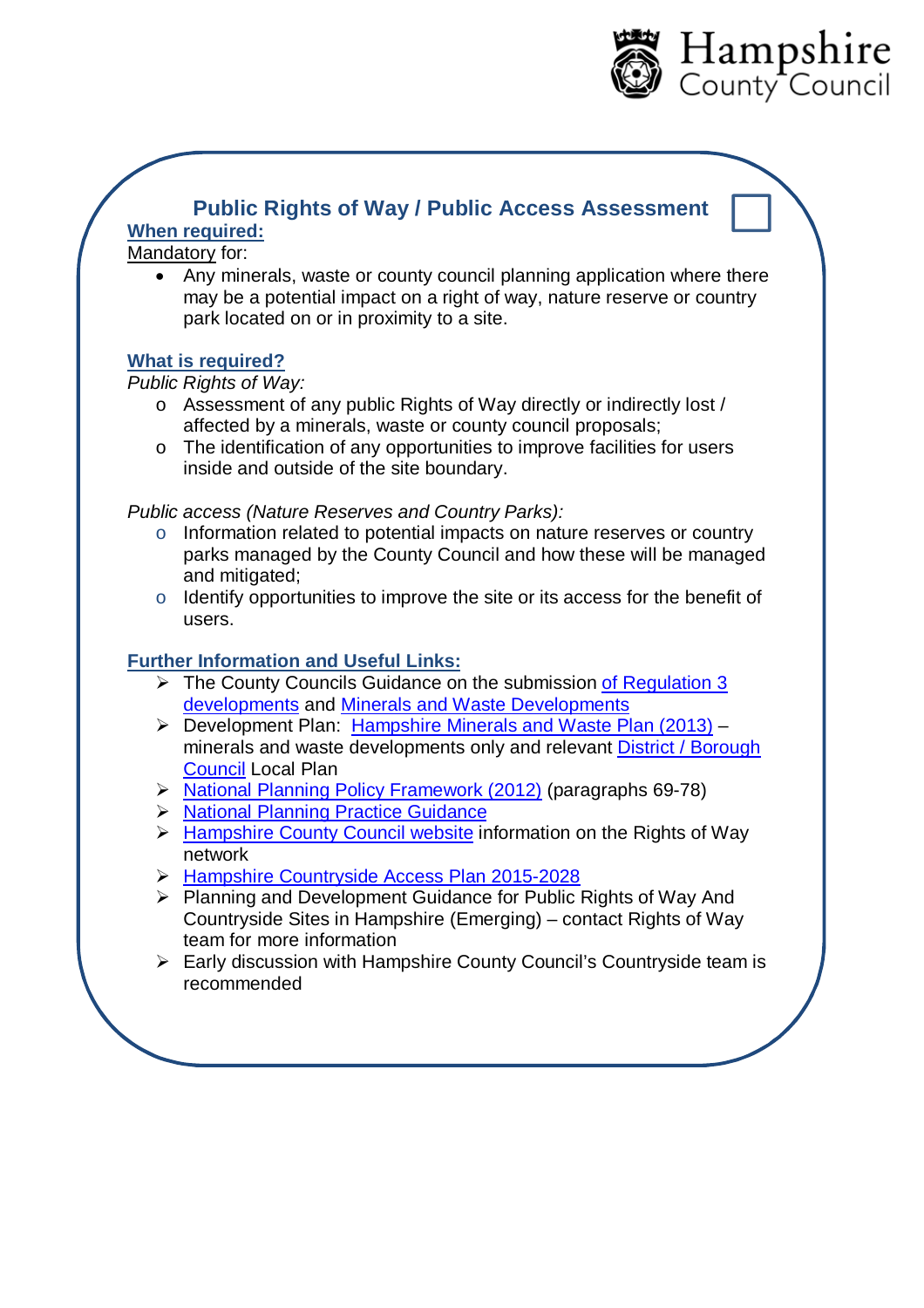

# **Restoration / Aftercare Scheme**

# **When required:**

# Mandatory for:

- All mineral extraction proposals:
- All landfilling proposals; and
- All other minerals or waste proposals where restoration of the site will be required.

# **What is required?**

o A statement of setting out the restoration, aftercare and management of the land following cessation of operations.

# **Restoration**

- o Information to demonstrate that the site can be reclaimed satisfactorily including:
	- Total volume and type of fill material (if required) to restore the site alongside filling rates;
	- Phasing of restoration and if it shall be progressive including phasing plans to demonstrate this;
	- Whether the importation of additional soils is required, if so the volume (including sub and top soil depths) and the methods of importing additional soils and cultivation;
	- Final levels and contours of the restored area and its relationship to surrounding land;
	- Drainage of the restored area to include grading to promote natural drainage, surface water catchment, proposed field drains, ditches, culverts, sumps and watercourses, direction of flow and site drainage plan and erosion control measures;
	- Proposals for the removal of buildings, plant, equipment, roads and hardstandings;
	- Proposed cultivation techniques, cropping and grazing;
	- Landscape and planting details.

#### **Aftercare**

- o Information on what the aftercare period will be.
- o If a combined afteruse is proposed, the area to be restored to each afteruse should be shown on plans and each area given in hectares.
- o Details of whether a Management Plan would be entered into i.e. if the aftercare period is beyond 5 years.

#### **Enhancement**

- o Details on what enhancement measures and positive contribution the site makes to biodiversity can be provided on other land within the applicant's control.
- $\circ$  Details of interim measures that can take place whilst awaiting final restoration.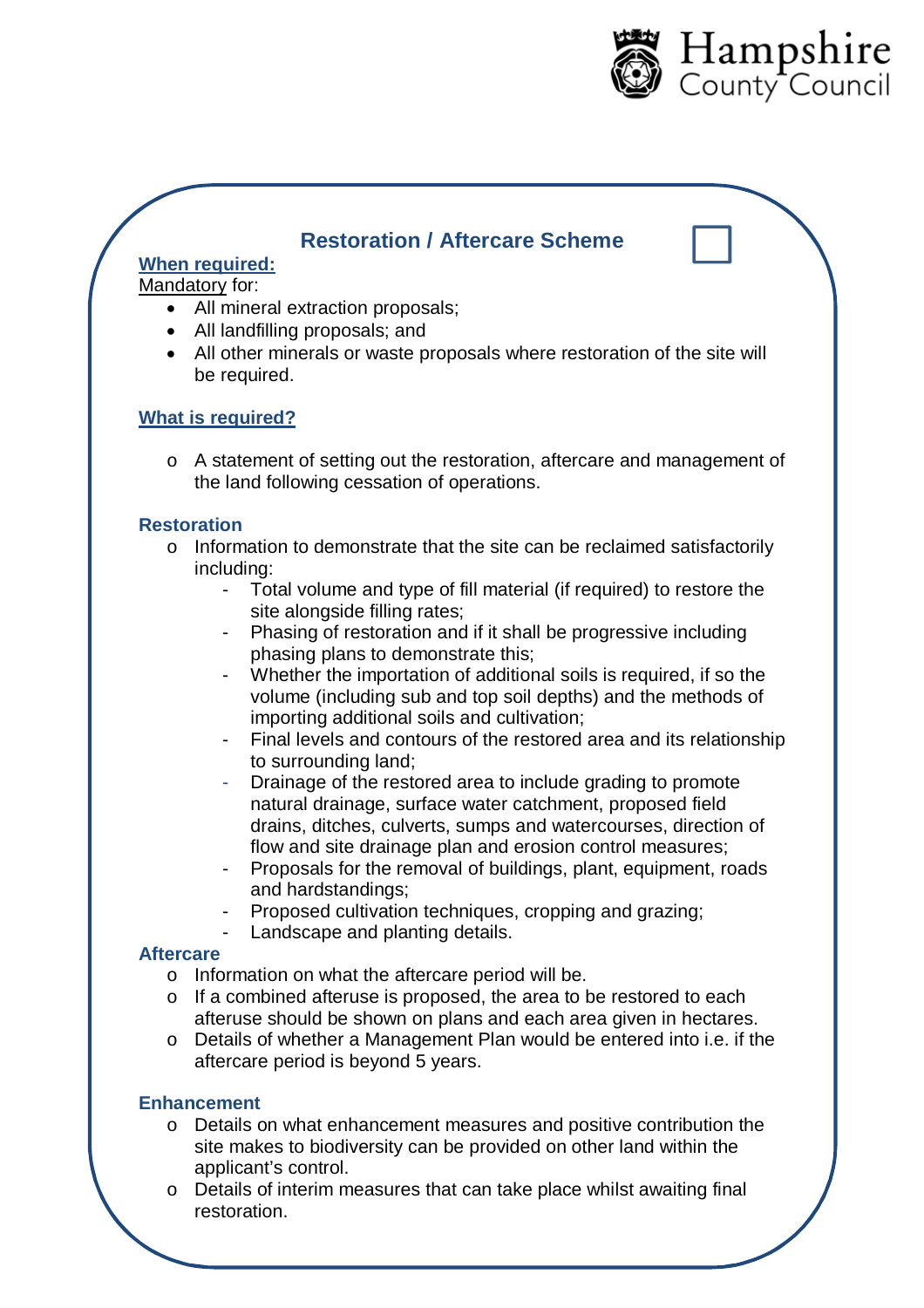

# **Restoration / Aftercare Scheme (cont)**

This information may be provided as part of an Environmental Impact Assessment where applicable as well as other assessments e.g. phasing, soil assessment.

#### **Further Information and Useful Links:**

- National Planning Policy Framework (2012) (paragraph 144)
- **National Planning Practice Guidance**
- The County Council's Guidance on the submission Minerals and Waste **Developments**
- Development Plan: Hampshire Minerals and Waste Plan (2013)

# **School Travel Plan**

#### **When required:**

Mandatory for:

 All Regulation 3 school developments which result in an increase in pupil numbers.

#### **What is required?**

- o A strategy for managing access to a school, reducing the impacts of car travel, encouraging the greater use of public transport, cycling, use of scooter, walking and car sharing.
- o Information on sustainable travel objectives and targets the school must commit to and the measures associated with these (e.g. sustainable site design, car sharing incentives etc).
- o Details on how the School Travel Plan will be kept under review and monitored.

- ▶ National Planning Policy Framework (2012) (paragraphs 29-41)
- ▶ National Planning Practice Guidance
- $\triangleright$  The County Councils Guidance on the submission of Regulation 3 developments
- P Development Plan: Relevant District / Borough Council Local Plan
- $\triangleright$  Early engagement with the Highway Authority is recommended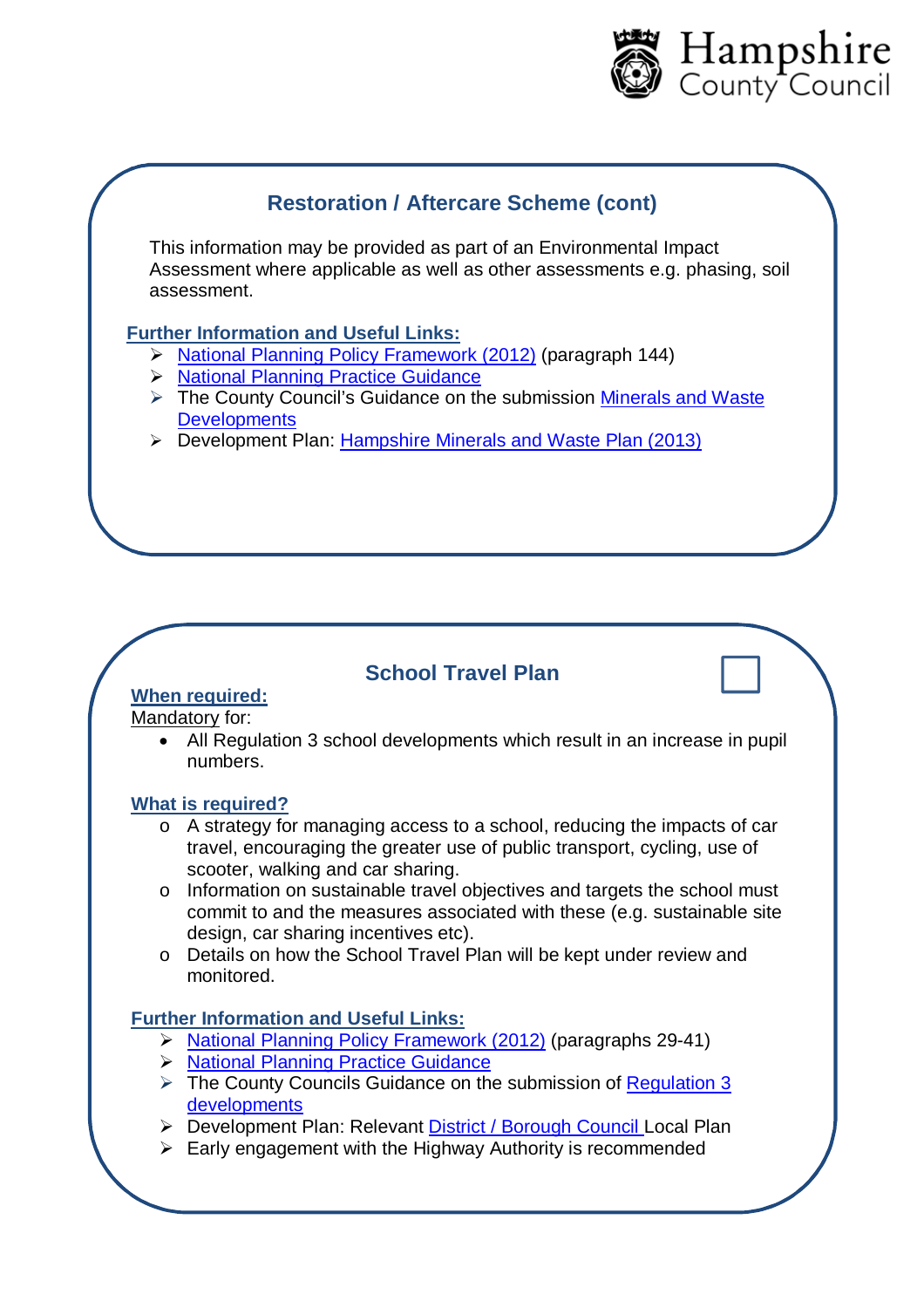

# **Statement of Community Engagement**

# **When required:**

*Recommended* for:

- All major waste management, minerals or County Council proposals;
- All other developments which are likely to generate significant public interest.

# **What is required?**

.

o Information on how the developer has engaged with the local community or carried out pre-application consultation as advised in the adopted Hampshire Statement of Community Involvement

# **Further Information and Useful Links:**

> Hampshire Statement of Community Involvement

# **Structural Survey**

# **When required:**

Mandatory for:

- Listed Building Consents where proposed works could significantly affect historic fabric of a building; and
- Development which involves a building with known structural problems / issues.

#### *Recommended* for:

- All proposals which involved the conversion of an existing building;
- All proposals which involve substantial demolition.

#### **What is required?**

o Appraisal of structural stability prepared by an expert and covering the condition of the building, whether it is capable of accommodation the proposed works

**Further Information and Useful Links:**

> National Planning Practice Guidance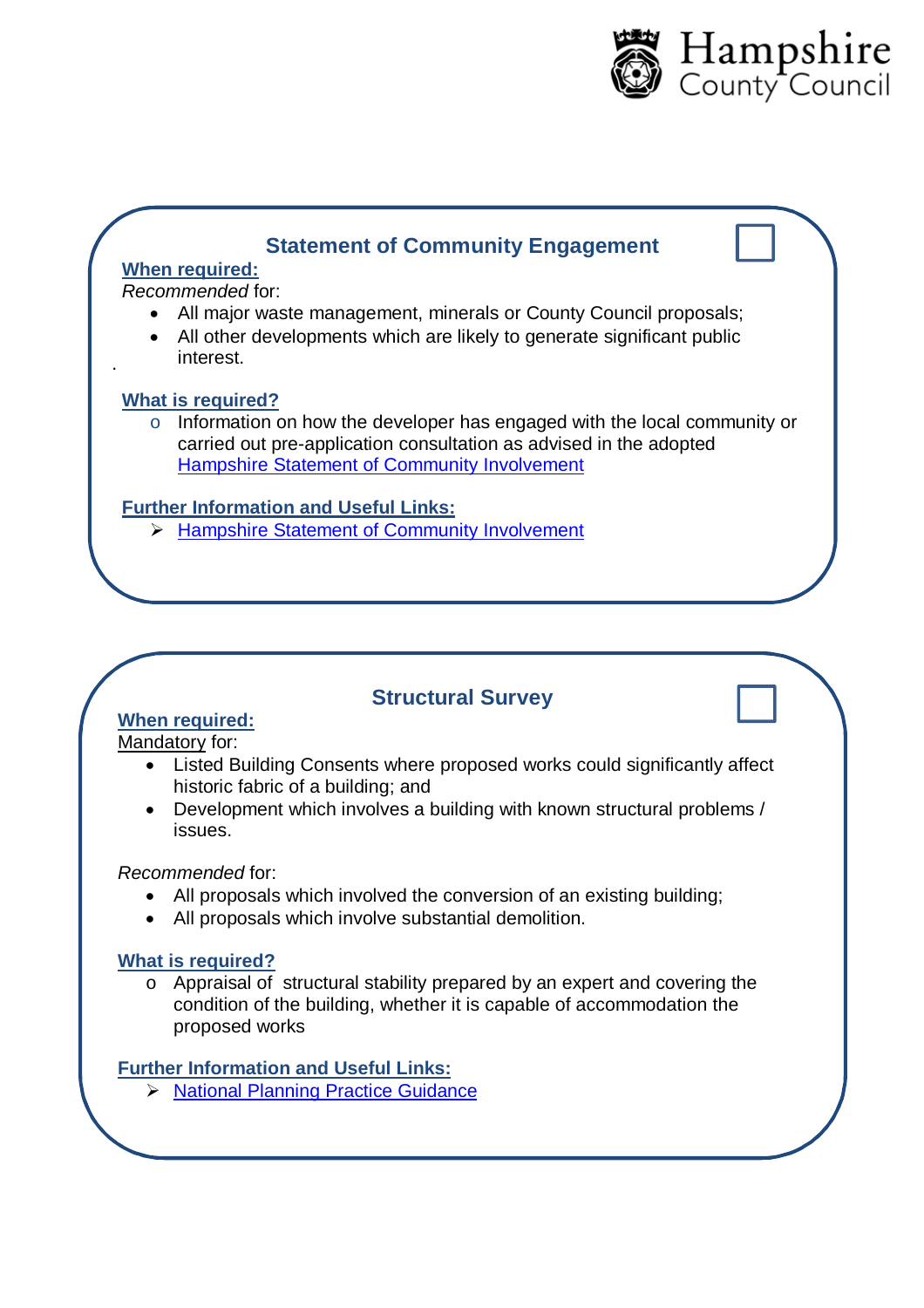

# **Transport Statement/Assessment & Travel Plan**

# **When required:**

Mandatory for:

 All major minerals, waste or county council developments where a proposal would lead to significant transport implications, as set out in Department for Transports Guidance.

*Recommended* for:

 All other minerals, waste or county council proposals which result in the use of the highway.

# **What is required?**

- o Information on:
	- o An analysis of the impact of the development on all transport modes;
	- o existing and proposed access arrangements (including the width of the access, visibility splays);
	- o mode of transport and type of traffic to be generated e.g. Heavy Goods Vehicles);
	- o likely average and maximum daily vehicle movements generated by the proposed development, against baseline of existing movements;
	- o details of how the vehicle movements would be spread over the working day with any peak periods;
	- o details of the parking of vehicles on site (during construction / during operations);
	- o any details of programme of works;
	- o specifications for lorry parking and turning on site;
	- o summary of the routes to be used by the application site;
	- o any potential impacts on landscape or nature conservation designations;
	- o information on proposed measures to improve access by public transport, walking, cycling; and
	- o proposed mitigation measures and demonstration of their adequacy.

A Transport Assessment may be provided as part of an Environmental Impact Assessment where applicable.

A Travel Plan should include measures proposed to encourage sustainable transport.

- $\triangleright$  National Planning Policy Framework (2012) (paragraphs 29-41).
- > National Planning Practice Guidance.
- $\triangleright$  More information is available on **DCLG** and **DFT** websites.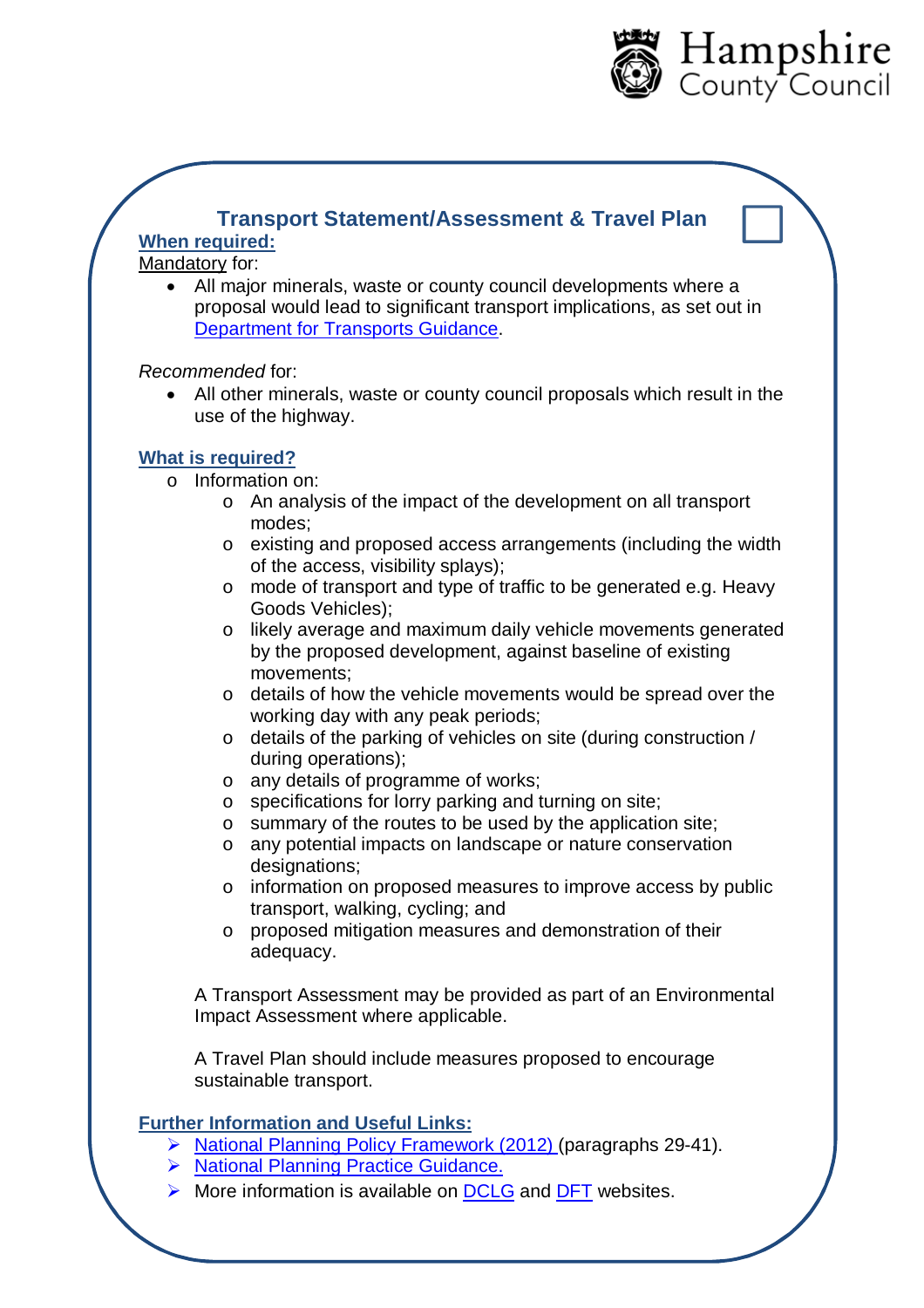

# **Further Information and Useful Links:**

- $\triangleright$  The County Council's Guidance on the submission of Regulation 3 developments and Minerals and Waste Developments
- Development Plan: Hampshire Minerals and Waste Plan (2013) minerals and waste developments only and relevant **District / Borough Council** Local Plan
- $\triangleright$  Early engagement with the Highway Authority is recommended
- > Hampshire Transport for Schools Planning Applications Guidance <http://www3.hants.gov.uk/highways-development-planning.htm>

# **Waste Capacity / Void / Throughput Assessment**

# **When required:**

Mandatory for:

.

• For all waste proposals.

# **What is required?**

o Information on type of waste, estimated waste capacity, void and throughput (yearly tonnages to be processed) associated with a waste.

- ▶ National Planning Policy Framework for Waste (2015)
- > National Planning Practice Guidance